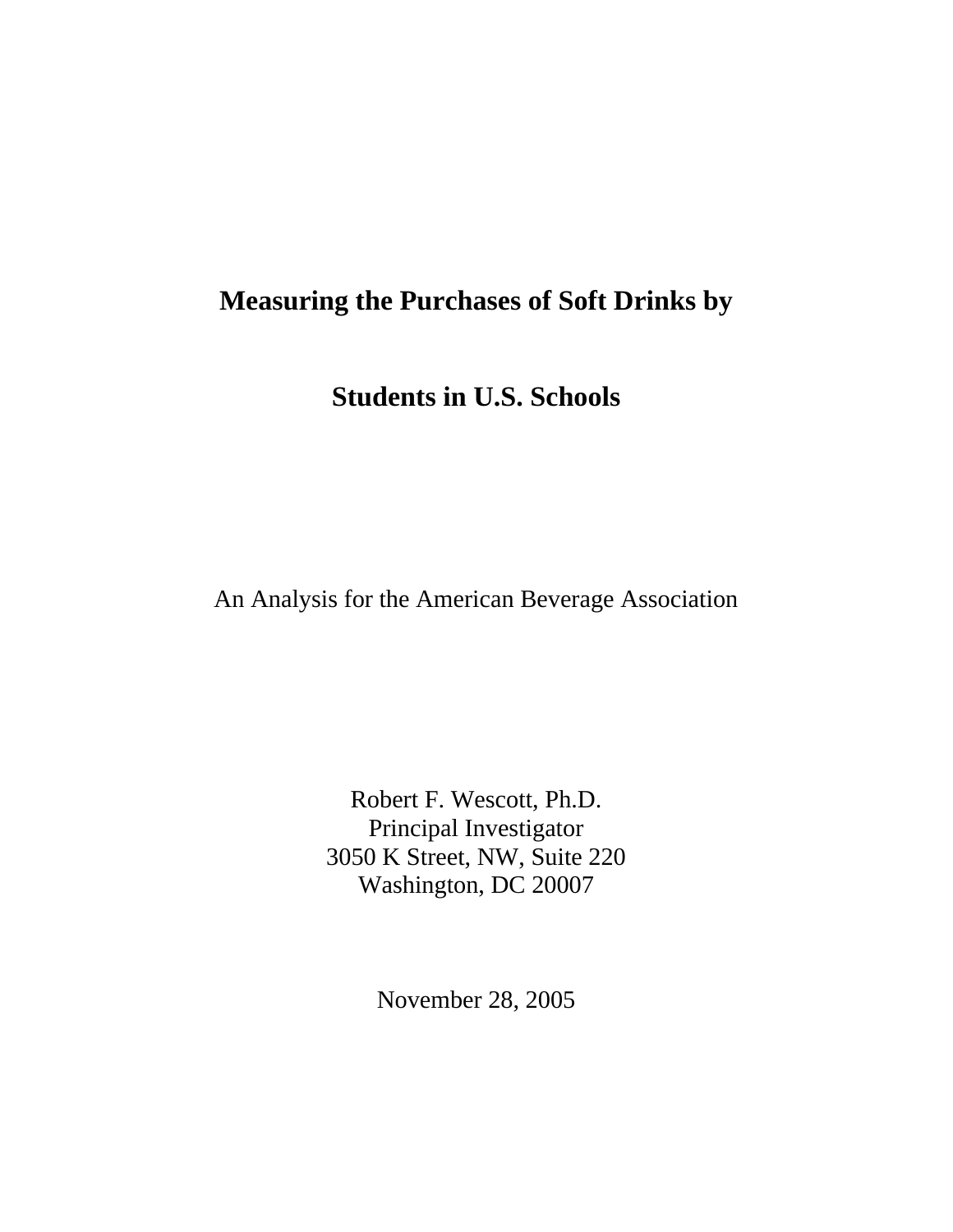# **Table of Contents**

### **Tables**

| 1. 2004 School Purchase Data-High Schools, Totals                | 25 |
|------------------------------------------------------------------|----|
| 2. 2004 School Purchase Data—Middle Schools, Totals              | 26 |
| 3. 2004 School Purchase Data—Elementary Schools, Totals          | 27 |
| 4. School Beverage Purchase Trends, High School                  | 28 |
| 5. School Beverage Purchase Trends, Middle and Elementary School | 28 |

### **Charts**

| 1. Beverage Purchases, Student Accessible, High Schools, 2004               | 15 |
|-----------------------------------------------------------------------------|----|
| 2. Beverage Purchases, Student Accessible, Middle Schools, 2004             | 15 |
| 3. Beverage Purchases, Student Accessible, Elementary Schools, 2004         | 16 |
| 4. Total Volume of Beverage Purchases, Trend 2002 to 2004, All Schools 17   |    |
|                                                                             |    |
| 6. Beverage Type as Percentage of Total Products, Middle and Elementary  18 |    |
| 7. Benchmark School Systems, CSD Purchases, High Schools, 2004              | 20 |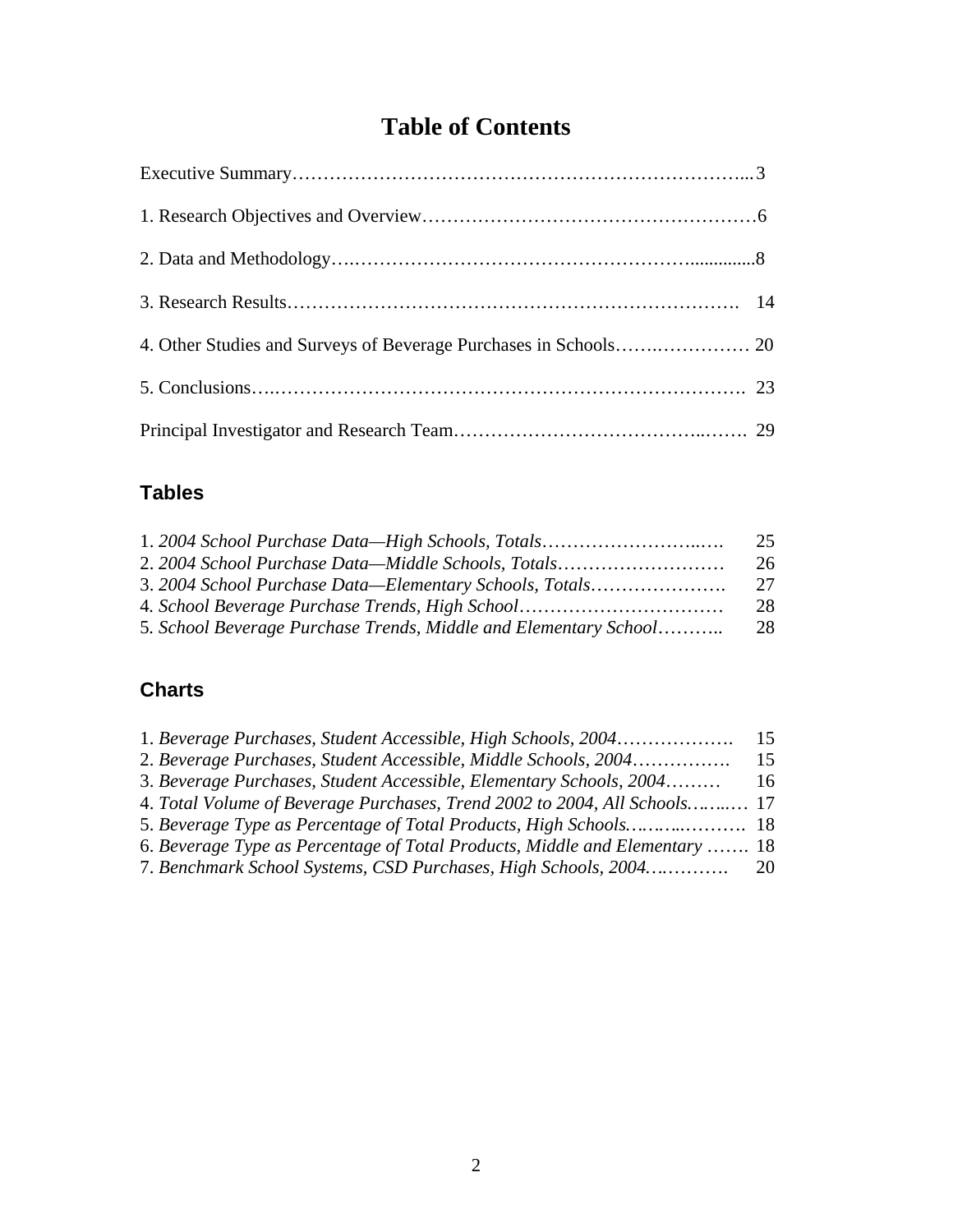## **Executive Summary**

This study provides an analysis of the sales of beverages in America's schools, including carbonated soft drinks (CSDs), juices, sports drinks, teas, milks, and waters. The study was commissioned by the American Beverage Association (ABA), the industry association for the nation's largest beverage companies and bottlers. The key objective was to calculate average per capita school purchases of beverages by students during the normal school day. The study also examined trends in the volume and product mix of beverages purchased at schools from 2002 through 2005.

Student "school day" purchases were computed from national industry shipments data for schools in 2004. The shipments data was obtained from the 14 largest bottlers in the country, who are responsible for about 90% of all U.S. soft drink shipments. Aggregated national shipment data for the 14 bottlers was adjusted to account for 100% of school sales and was then combined with national student population figures from the U.S. Census Bureau to estimate average per student beverage purchases in high schools, middle schools and elementary schools. In order to corroborate these national school purchase estimates, detailed shipments data was additionally collected for 15 benchmark school systems located in ten states across the country, from New Hampshire to California and combined with school enrollment data to determine average per student beverage purchases for these systems.

An important step in the analysis was to validate the shipments data received from the bottlers. A series of data checks were performed, including tests of how closely the reported school shipments data matched industry estimates of the relative Coke and Pepsi system percentages of national school sales. These data checks confirmed that the reported data was robust and reliable.

Given the study's focus on student school day purchases, two main adjustments to the reported shipments data were necessary:

- Upward adjustments were made because some school districts use third-party food service vendors that may sell beverages through school vending machines or other channels. These upward adjustments ranged from 5% to 30% of the bottler's reported school shipments.
- Downward adjustments were necessary to account for the fact that some shipments of beverages to schools are not student accessible. Shipments to faculty lounges, administration buildings, and stadiums were considered to be non-student accessible during the normal school day. Adjustments were based upon analysis of a detailed shipments database, surveys of school delivery personnel, information from an extensive vending machine location database, and interviews with industry experts. For high schools, 25% of CSDs, 15% of noncarbonated drinks, and 3% of milks were judged to not be student accessible during normal school hours.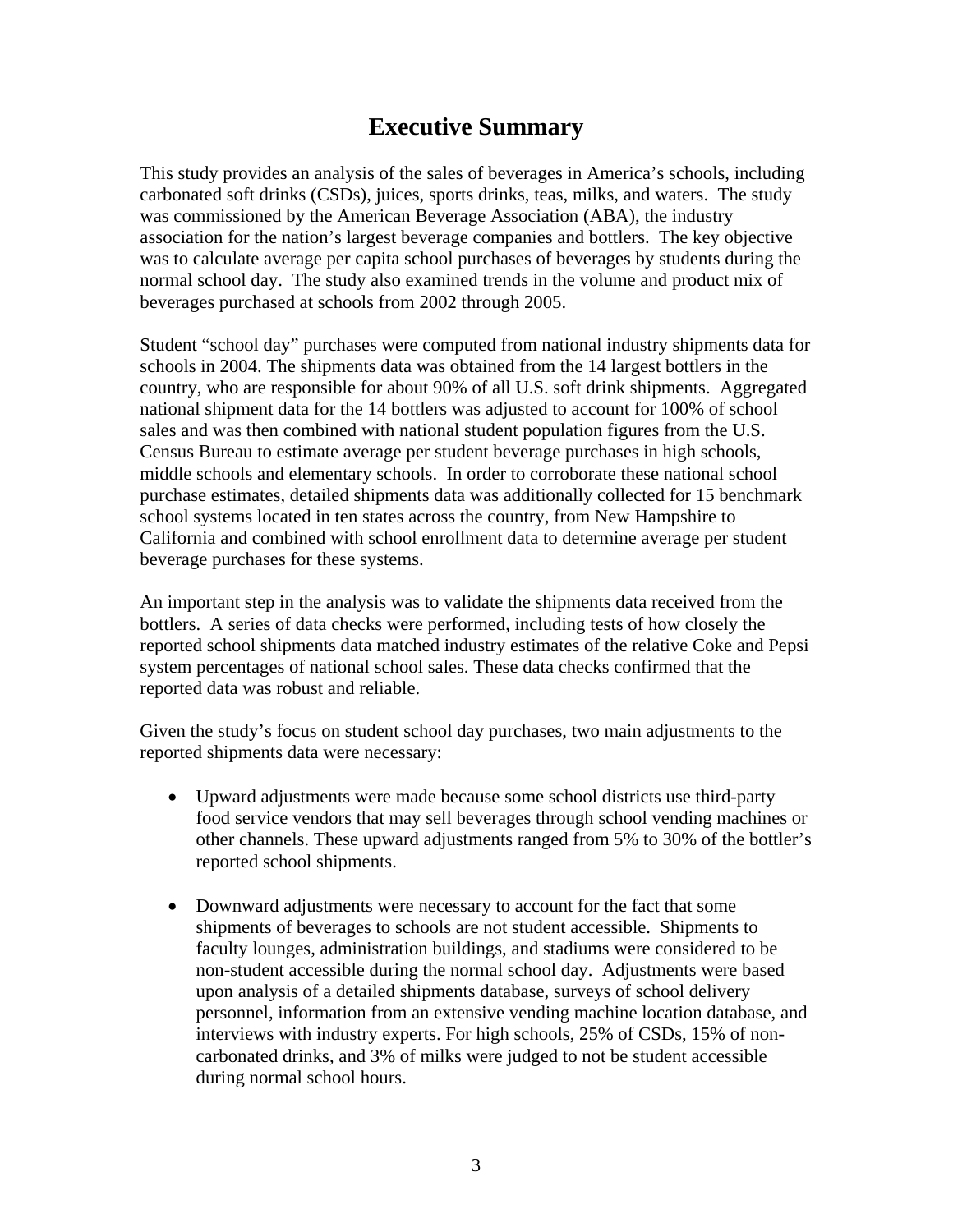Among the key findings of the study:

- Student school day purchases of traditional ("sugared") CSDs in 2004 averaged at most 12.5 ounces per week for high school students, 3.0 ounces per week for middle school students, and 0.3 ounces per week for elementary school students. That is, the typical high school student purchased at most about one twelve-ounce can of traditional CSD per week at school. The typical elementary school student purchased at most only about one can of traditional sugared CSD per school year. Because of the conservative nature of the methodology, actual purchases could be lower than these estimates, particularly in elementary schools, because the analysis did not account for all beverage purchases by faculty members or parents from machines in student-accessible locations during or after the school day.
- The total number of ounces of beverages purchased at schools declined by 5.7% from 2002 to 2004. The biggest contributor to this overall decline was a sharp 24.3% decline in the purchases of traditional CSDs. During this same two-year span, the total number of ounces of diet CSDs purchased at school increased by 21.7%, waters increased by 22.8%, sports drinks increased by 69.5%, and 100% juices increased by 15.4%.
- There were major shifts in the product mix. At the high school level, traditional CSDs dropped from 57.2% of total shipments in 2002 to 44.9% of shipments in 2005. The fruit drink percentage of total shipments also fell, from 14.8% in 2002 to 12.5% in 2005. Virtually all other product categories saw their percentage of total shipments increase between 2002 and 2005. The largest increases were in sport drinks (6.8% in 2002 to 14.3% in 2005), waters (9.1% in 2002 to 12.7% in 2005), and diet CSDs (5.5% in 2002 to 7.6% in 2005.)
- For middle schools and elementary schools (combined), the same trends appear as for high schools, although the initial percentage of traditional CSDs in the product mix was lower. Traditional CSDs represented 47.5% of total shipments in 2002 and this declined steadily to 34.2% by 2005. Meanwhile the percentage of sports drinks more than doubled from 7.8% in 2002 to 16.3% in 2005, the percentage of waters jumped from 8.6% in 2002 to 12.7% in 2005, and the percentage of diet CSDs increased from 10.0% in 2002 to 13.0% in 2005.

The analysis of shipments data from the 15 benchmark school systems corroborated the reasonableness of the national estimates of average per student purchases.

- At the high school level, for example, the national estimate of 12.5 ounces of traditional CSD purchases per student per week in 2004 was slightly higher than the average purchase level of 9.2 ounces per week in the 15 benchmark systems.
- Traditional CSD purchases in high schools from these school systems ranged from a low of 2.9 ounces per week for a Connecticut school system and 5.2 ounces per week for a Florida school system, to 16.6 ounces per week for a New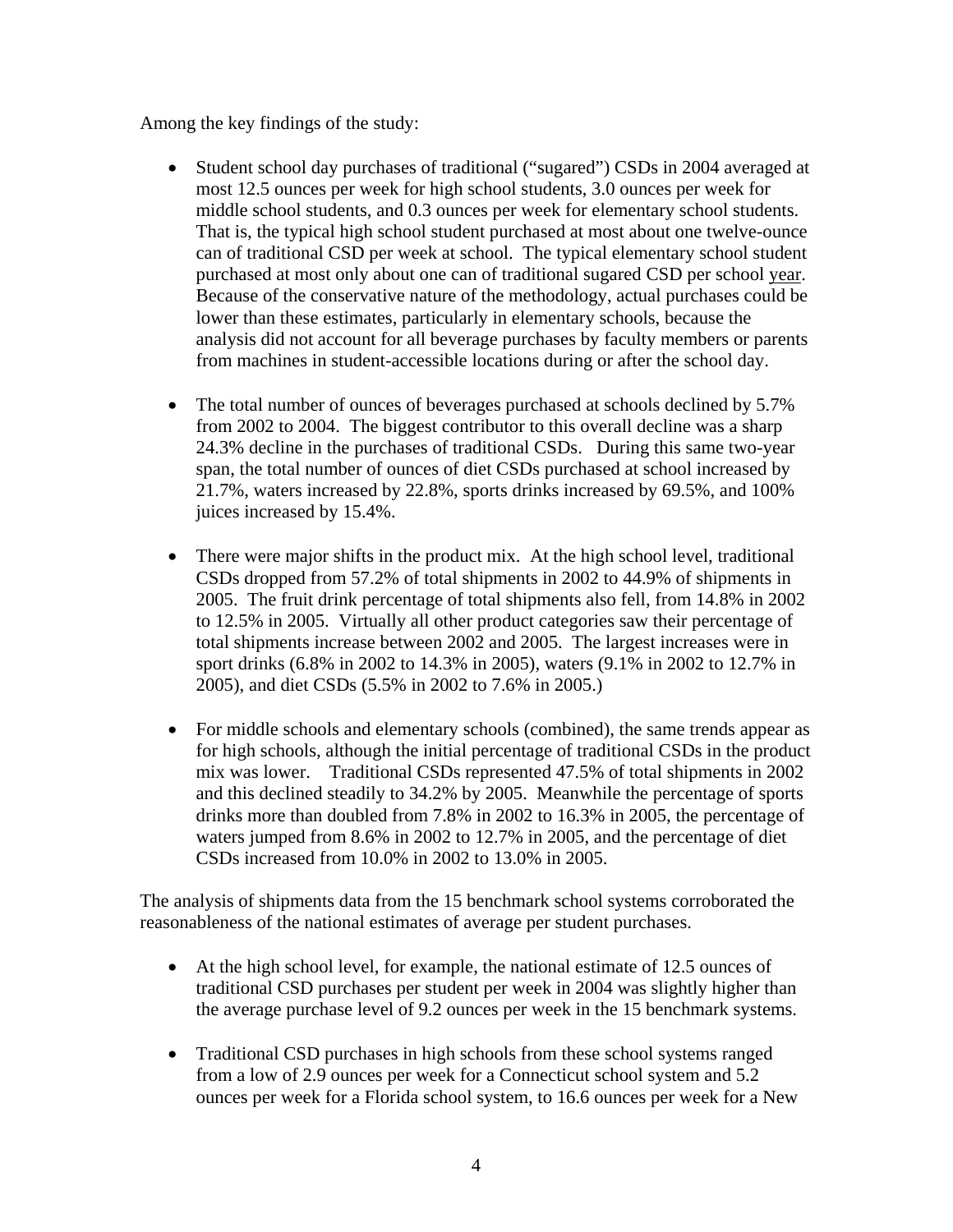Mexico school system. One school system showed higher per capita purchase levels than the national estimate, six showed roughly the same levels, and eight showed lower levels.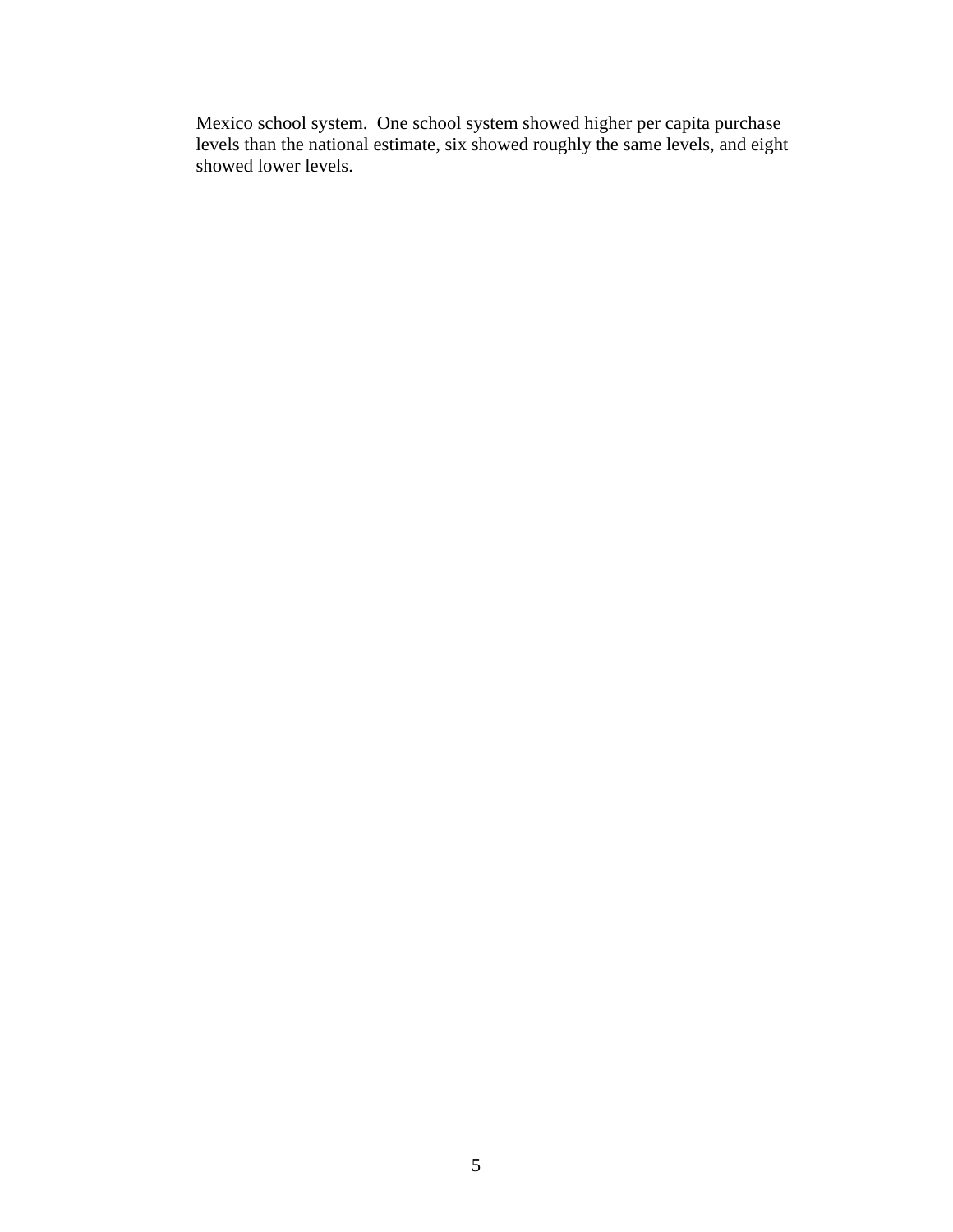## **1. Research Objectives and Overview**

This study provides an analysis of the sales of beverages in America's schools, including carbonated soft drinks, juices, sports drinks, teas, milks, and waters. The study was commissioned by the American Beverage Association (ABA), the industry association for the nation's largest beverage companies and bottlers. The specific objective was to compute per capita beverage purchases by students based upon actual shipments of beverages to schools by the bottling companies.

- Data for 2004 was collected and analyzed for the 14 largest bottlers in the country, including Coca-Cola Enterprises Inc., Coke Consolidated, Swire Coca-Cola, Coke United, Great Plains Coca-Cola, Coca-Cola Northern New England, Philadelphia Coke, Sacramento Coke, ABARTA, Pepsi Americas, Pepsi Bottling Group, Pepsi Bottling Ventures, and Dr Pepper/Seven Up Bottling Group.
- Together these bottlers are responsible for about 90% of all shipments of beverages to schools. An estimate for total school shipments was based upon a careful extrapolation of this data to account for the remaining 10% of school sales.
- The study also examined trends in beverage sales in schools and shifts in product mix over time. The largest bottlers, responsible for more than 70% of total U.S. beverage shipments, were able to provide historical data back to 2002 and also year-to-date data for 2005 to allow for an analysis of these trends.

This study attempted to account for the total amount of beverages purchased by school students in all U.S. schools, public and private, whether through vending machines, fountain sales, or through other sources at school. The study focused on beverages purchased by students in schools during the normal school day. The main results are presented as the number of ounces of product purchased per year and also per week (assuming a 36-week school year). The study did not attempt to determine the volume of beverages consumed in schools; it is known that students bring beverages into schools from home and from outside sources. It should be noted that this study reflects soft drink purchase data before the ABA announced new school sales guidelines for the industry in September 2005.

A number of adjustments were made to the raw shipments data. Upward adjustments were made to account for the fact that some beverages are shipped from bottlers to thirdparty food service vendors (like Sodexho School Services and Compass Chartwells) that then deliver the beverages to schools. Some of these shipments are not accounted for in the bottlers' school channel sales reports. Downward adjustments were made to account for the fact that not all beverages shipped to schools are student accessible. For example, some beverage sales are classified as "school sales," but are shipped to teacher lounges, administration buildings, and transportation facilities, while other products are shipped to football stadiums and sports complexes and are consumed on nights and weekends by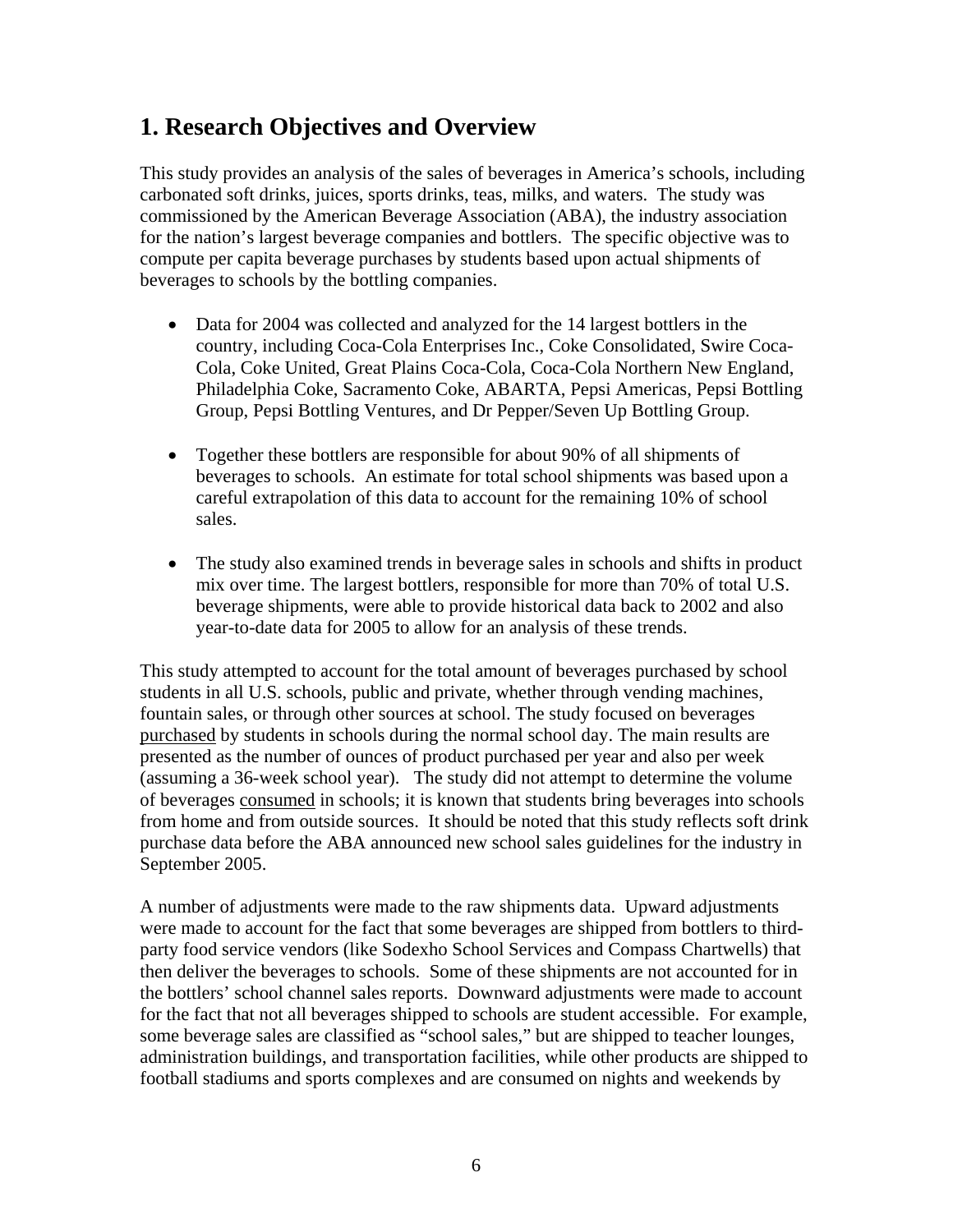members of the community at large. All adjustments, both upward and downward, are fully documented in this report.

As noted, this study measures student purchases of beverages during the normal school day, normally 7 am to 4 pm. Although the study accounts for shipments to sports complexes and similar locations that are normally not accessible to students, it does not account for beverage purchases from school vending machines during evenings or weekends by community members who have access to schools. In fact, because federal guidelines require schools that participate in federal school lunch programs (about 80 percent of all schools) to turn off vending machines in cafeterias during lunch periods, there often are only limited times when students may purchase soft drinks during the normal school day. As a result, it is likely that this analysis somewhat overstates actual purchases of beverages by students during the normal school day, particularly for elementary schools where a sizable portion of the small number of CSD shipments are believed to have been purchased by teachers and other adults outside of school hours. Also note that there is some wastage of beverages—some product invariably gets thrown away. Because of the difficulty of estimating wastage, no adjustment was made for this factor, although actual student consumption of beverages purchased at school is probably lower because of this factor.

It was deemed important that the results of this study be validated by other research and confirmed by different methodologies. Three methods were used to check the reasonableness of the results in the study.

- First, a set of internal data consistency checks was performed. A key test was to compare the Coke bottlers' and Pepsi bottlers' reported school shipments with an independent national inventory of vending machine "brand presence" that reported Coke and Pepsi system percentages of total school beverage shares.
- Second, the results were compared against data from 15 "benchmark" school systems. Some bottlers provided detailed shipment data for 2004 for specific school systems where they had an exclusive contract and where there were no third-party food service vendors.<sup>[1](#page-6-0)</sup> Actual student enrollment data for each of these school systems then allowed for the calculation of accurate per capita purchase levels by school type, and offered a useful measure of the reasonableness of the national beverage purchase data.
- And third, the results were compared with other studies done by federal government and private researchers who used end-user intake surveys and other techniques to determine beverage consumption levels in schools.

This report has four main sections. The first section describes the data upon which the study was based, the methodology used to process the data, and the key assumptions that underlie the analysis. The second section presents the main findings, including the 2004

<span id="page-6-0"></span><sup>&</sup>lt;sup>1</sup> An exclusive contract meant that if a Pepsi bottler had the school system contract, then there was no Coke product in the school system, and vice versa.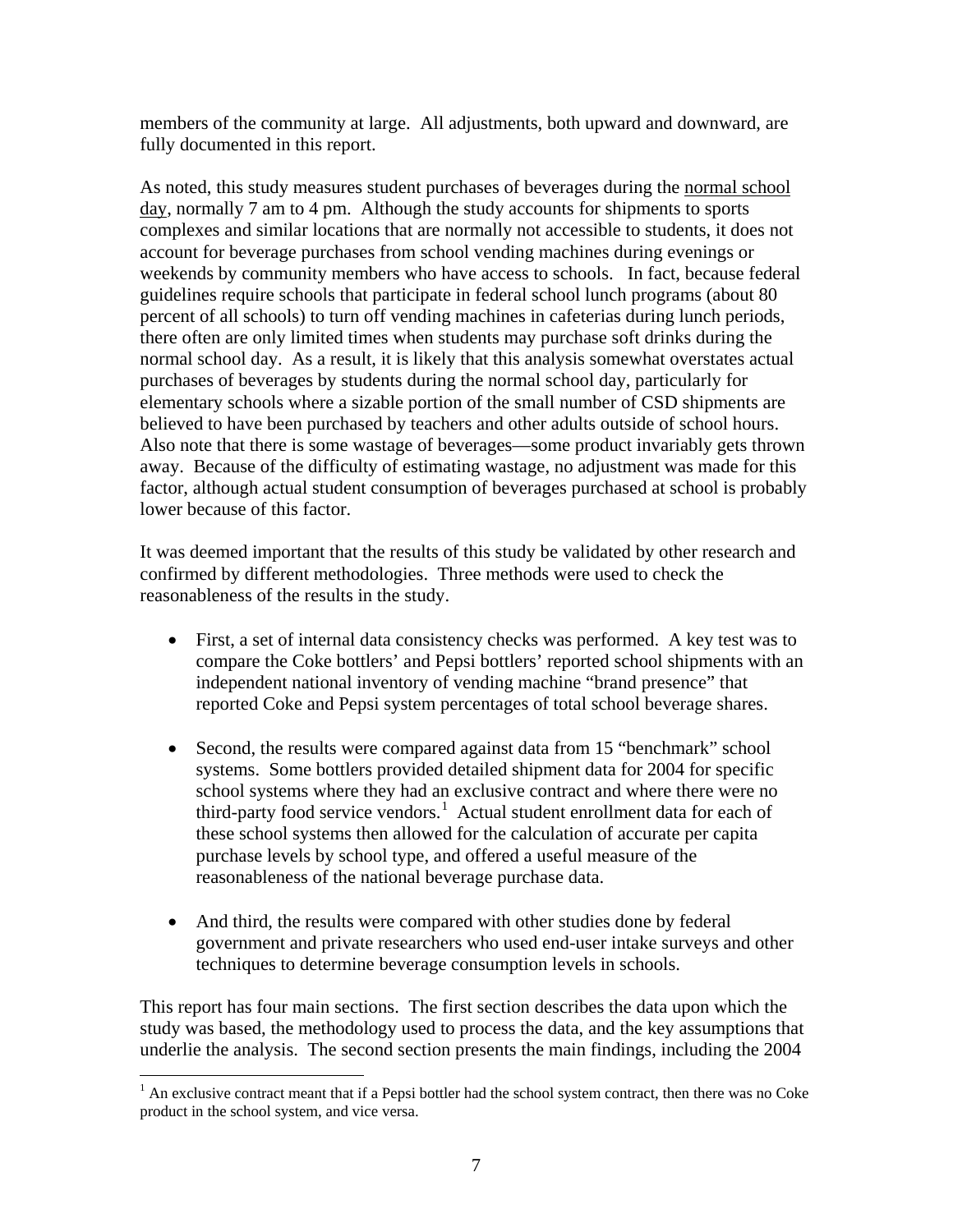national school purchase data, comparisons with the 15 benchmark school systems, and the 2002-05 trend analysis. The third section reviews other studies and surveys of beverage sales in schools. The last section presents conclusions. A set of tables provides detailed data results.

## **2. Data and Methodology**

#### *Industry Beverage Shipments Data*

 $\overline{a}$ 

The objective of this analysis was to collect actual bottling company shipment data for 2004 "school channel" sales and calculate the number of ounces of carbonated soft drinks (CSDs) (traditional and diet) and non-carbonated beverages (NCBs) (juices, juice drinks, sports drinks, waters, teas, and milks) sold in America's schools. The first step was to identify the U.S. major bottling groups and conduct conference calls with the companies' data experts. Issues discussed during the conference calls conducted in the summer of 2005 included methods for dividing school channel sales data into elementary, middle, and high school categories, formulas for converting raw sales data (number of cases of bottles and cans, and gallons of fountain premix and postmix syrup) into ounces of finished product, and methods for harmonizing beverage type classifications (juices and juice drinks, sports drinks, etc.) that varied across companies. Some companies revised their data submissions four or five times to configure their data into a format and classification breakdown that could be harmonized with the data from the other bottlers.

The bottlers provided detailed sales data broken down by school category (elementary, middle, or high school), beverage type (traditional CSD, diet CSD, 100% juice, juice drink, sport drink, tea, water, and milk), and container type/volume (bottle, can, premix, or postmix fountain syrup). In some cases, the container size breakdown was very detailed—6 ounce, 350 ml, 500 ml, 8 ounce, 12 ounce, 14.4 ounce, 16 ounce, 20 ounce, 21 ounce, 24 ounce, 32 ounces, 1 liter, 2 liter, 1 gallon, 2.5 gallon, 5 gallon , etc., with accompanying case configuration details (24 cans/case, 12 bottles/case, etc.). Some companies reported this data broken down into more than 700 school type/product/package size/case configuration data rows.<sup>[2](#page-7-0)</sup> This data was used to compute the number of finished ounces of consumable product delivered to each school category by beverage type.

Actual shipment data was obtained from the 14 largest bottling companies in the United States, responsible for about 90% of total industry shipments, including about 95% of Coca-Cola system shipments, about 82% of Pepsi system shipments, and virtually all Dr Pepper/Seven Up system shipments. Based upon a detailed analysis of the structure of the bottling industry, proprietary Coca-Cola and Pepsi bottler relative shipment estimates, and interviews with industry experts, missing bottler shipments were estimated as extrapolations from these reported shipments data. It was assumed that missing Coke

<span id="page-7-0"></span> $2^{2}$  For a few bottlers, middle school and elementary school beverage volumes were combined. In these cases, the average breakdown between middle school and elementary school shipments reported by bottlers who could provide this breakdown was used.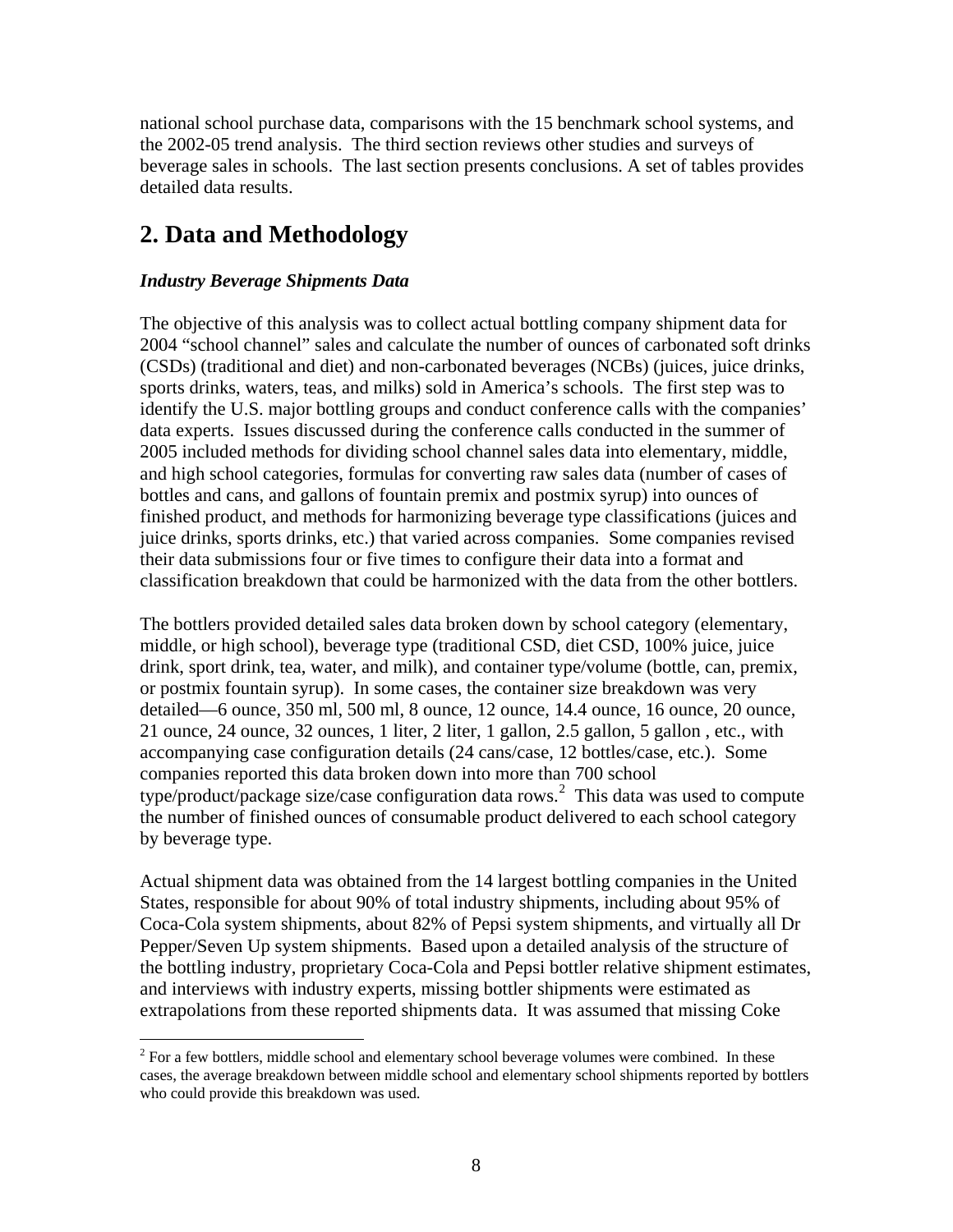shipments had the same product breakdown as reported Coke shipments, and that missing Pepsi shipments had the same product breakdown as reported Pepsi shipments. School beverage shipments were adjusted upward by 1% of total school beverage volume to account for "self-supply" vending machines.<sup>[3](#page-8-0)</sup>

#### *Trend Data*

<u>.</u>

In order to support trend analysis, the largest bottling groups, responsible for more than 70% of total beverage shipments in 2004, were also able to provide annual shipments data going back to 2002 and year-to-date shipments data through the first half of 2005. Total ounces of all beverages shipped to schools and ounces of each product type were collected. Data was collected using the same product breakdowns as for 2004, including shipments of traditional CSDs, diet CSDs, water, sports drinks, fruit drinks, 100% juice, teas, and milks. These individual bottling company percentages for each beverage type were then weighted according to the bottling groups' 2004 relative shipments to compute a weighted average of overall product shares. It was necessary to combine the middle school and elementary school data in this trend analysis because of data limitations in some of the earlier years. Results thus show the high school trend and combined middle/elementary school trend over time.

#### *Estimating Third-Party Shipments*

One of the key issues in quantifying shipments of beverages to schools is accounting for the fact that some school districts choose third-party vendors to run their food services. Sometimes these companies purchase beverages from bottlers and sell them in schools. Among the major third-party vendors are Sodexho School Services, H.M.S. Host, Compass Chartwells, and ARAMARK. The estimation of these shipments is complicated by the fact that sometimes these vendors give full-service vending subcontracts to the bottlers to deliver and stock beverages in school vending machines, while in other cases the bottlers deliver their products to the third-party vendor and that company then delivers the products to the school. In the former case, bottlers sometimes accurately record the shipment as going to a school, but frequently in the latter case, shipments to schools may not be recorded as a school shipment. To address this issue, each bottler was asked to estimate an upward adjustment to its reported school shipments to account for shipments through third parties. The upward adjustments ranged from 5% to 30%, with most bottlers' shipments being adjusted upward by 5%.

#### *Estimating Percentages of Beverage Shipments Accessible by Students*

Another key research issue was determining the portion of school beverage shipments that is accessible by students. Shipments to schools include beverages delivered to faculty lounges, school administration buildings, and other facilities that are inaccessible

<span id="page-8-0"></span> $3$  These could be instances where a school principal, janitor, or PTA member buys soft drinks, say, from a warehouse retailer, and stocks school-owned machines. Several industry experts reported that this practice was "negligible" and judged that it could not exceed 1% of total shipments to schools.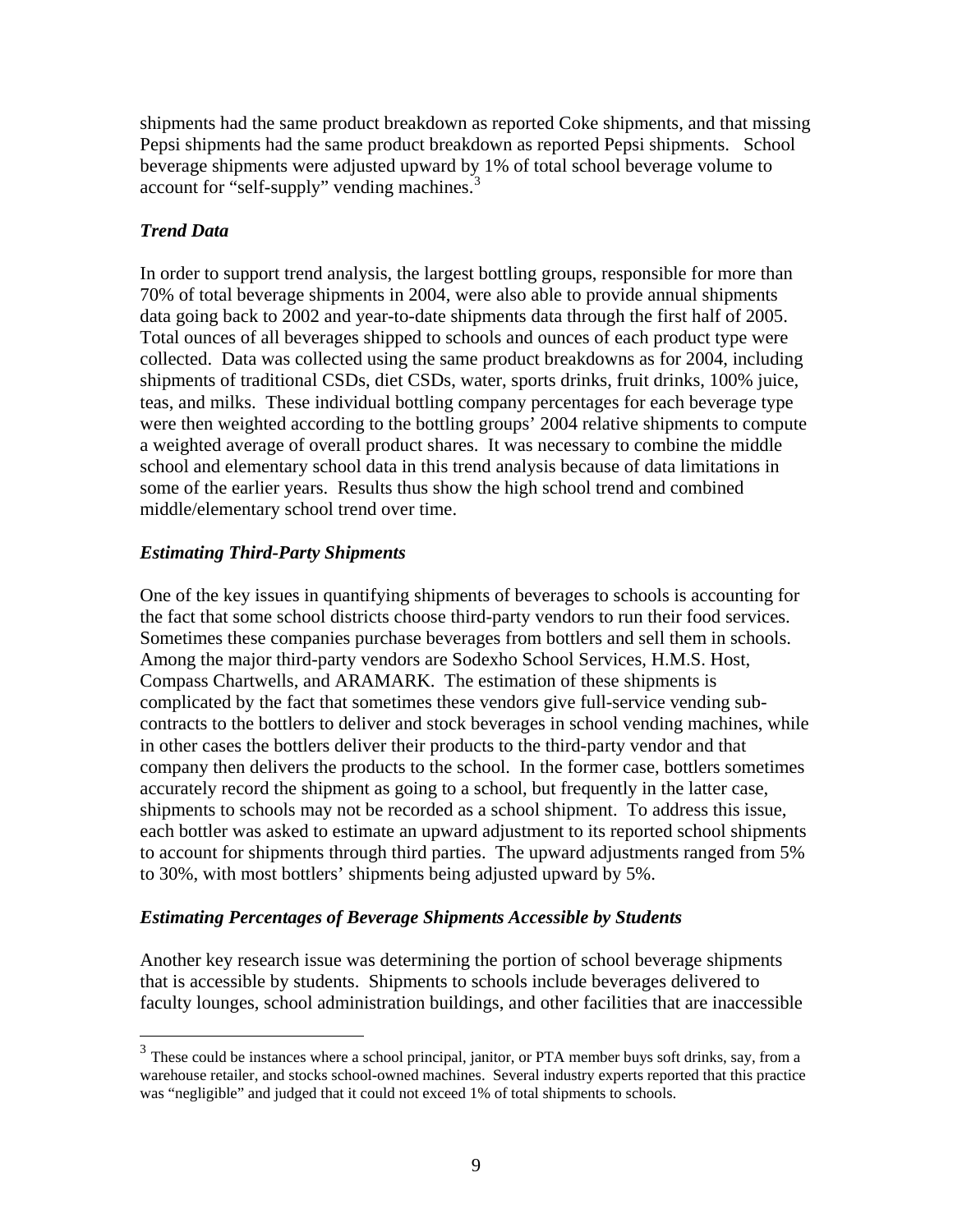by students. Other examples are shipments made to sports complexes for games that are attended by the community at large during non-school hours, and "truckload" shipments to parent-teacher association, band, or club fundraising events, where cases of beverages are sold by students throughout the community. Given that the objective of this analysis was to determine the beverage volume purchased at school during the normal school day by school students, it was necessary to estimate these beverage shipments and subtract them from the shipment totals.

Four methods were relied upon to estimate beverage shipments that were "non-student accessible":

- a computer database sort of hundreds of thousands of detailed "sales channel" records by one of the nation's largest bottlers to identify clearly "non-student accessible" sites,
- a detailed field survey of more than 12,000 school beverage delivery personnel by another of the nation's largest bottlers that categorized final locations of sales outlets (vending machine location, etc.) and indicated whether the beverages were student accessible or not,
- a survey conducted by a leading market research company of vending machine locations in more than 16,000 middle schools and high schools across the country, and
- interviews with beverage industry experts on school sales.

The database sort method, performed by one of the nation's largest bottlers, looked at all school sales records. Each individual vending machine was typically identified as its own sales outlet, and the data search scanned the description field of the sales channel. Examples of description fields that were not considered to be student accessible during the normal school day included "teacher lounge," "faculty lounge," "administration building," "board of education," "transportation facility," "football stadium," "booster club," "concessions," and "parent/adult organization." This method likely produced a very conservative estimate of non-student accessible beverages.<sup>[4](#page-9-0)</sup> This methodology determined that at least 15.2% of traditional CSD shipments to high schools, 14.1% of CSD shipments to middle schools, and 27.9% of CSD shipments to elementary schools were non-student accessible.

The detailed field survey of school beverage delivery personnel, conducted in 2004 by another large bottler, determined that 27.5% of the beverages it delivered to high schools were non-student accessible, that 49.5% of beverages delivered to middle schools were non-student accessible, and that 76% of beverages delivered to elementary schools were non-student accessible.

<span id="page-9-0"></span> $\overline{a}$ <sup>4</sup> Any channel that was mislabeled or misspelled would by default have been considered student accessible. For example, shipments to "techers [sic] lounge" would have been considered student accessible, as would a shipment to "north lounge" or "field complex."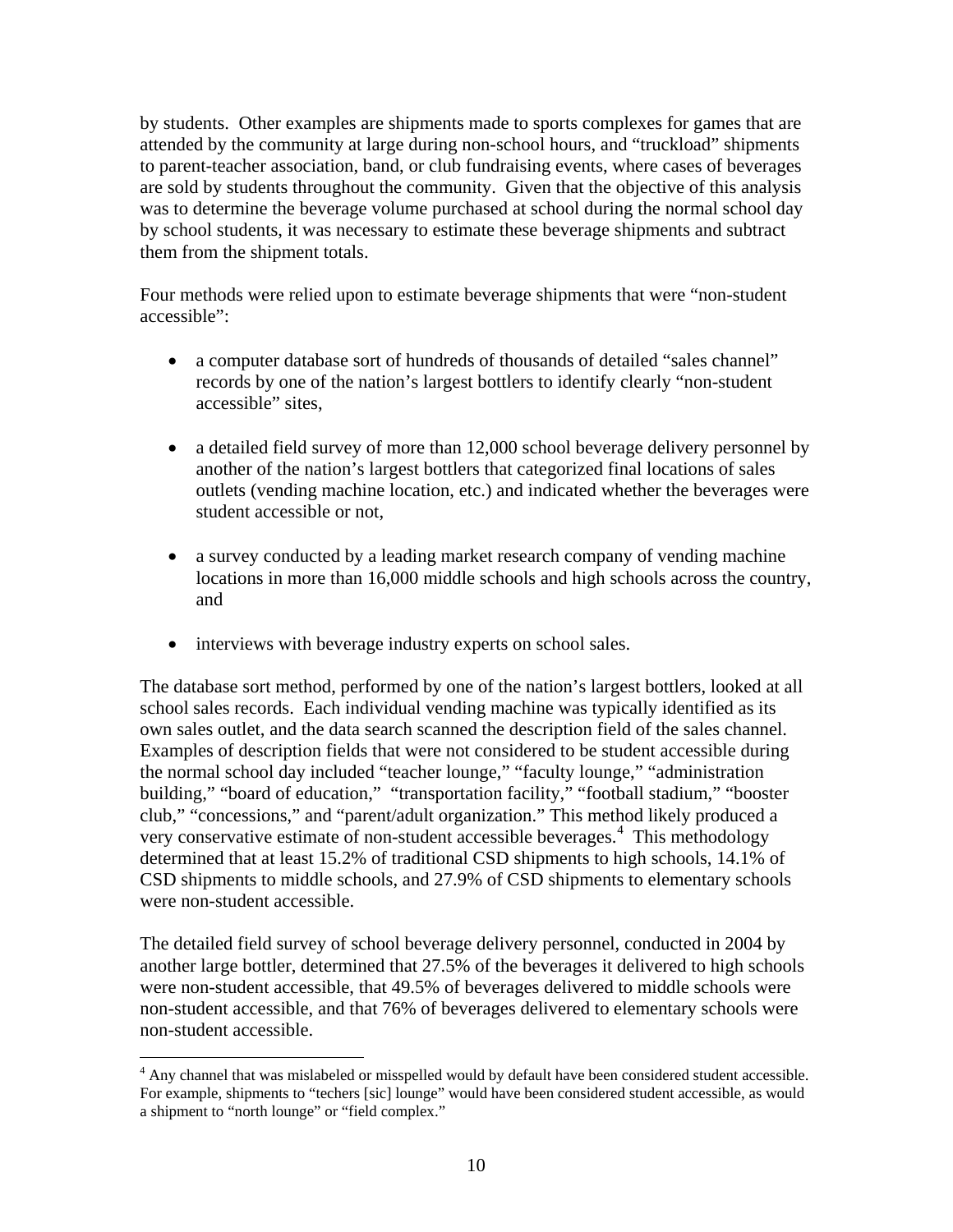The survey by the market research company, conducted in late 2003, determined that 13% of all vending machines in American high schools and 29% of all vending machines in American middle schools were in faculty areas.

In detailed discussions with industry experts, it was agreed that the database sort method placed a floor on non-student accessible shipments, as this was the most conservative estimation technique. Indeed, the vending machine location data for middle schools suggested that the percentage of vending machines in teachers' lounges alone could explain a higher percentage of soft drinks being non-student accessible than this database sort method.<sup>[5](#page-10-0)</sup> Because of the desire to prepare conservative estimates, it was decided that the assumed percentage of non-student accessible beverages would be roughly the average of the floor estimates provided by the database sort method of the one large bottler, and the field survey estimates provided by another large bottler, with small adjustments based upon experts' views and vending machine location data.<sup>[6](#page-10-1)</sup> Separate estimates were developed for "non-student accessible" shipments of CSDs, noncarbonated beverages, and milks using the same averaging methodology. Virtually all milks (97-98%) were considered to be student accessible by all reported methods. All student accessible estimates were applied equally to the shipments of all bottling groups. The assumed percentages of non-student accessible beverages are as follows:

|                                 | Percent assumed to be<br>non-student<br>accessible |
|---------------------------------|----------------------------------------------------|
| <b>High Schools</b>             |                                                    |
| <b>Carbonated soft drinks</b>   | 25%                                                |
| <b>Non-carbonated beverages</b> | 15%                                                |
| <b>Milks</b>                    | 3%                                                 |
| <b>Middle Schools</b>           |                                                    |
| <b>Carbonated soft drinks</b>   | 35%                                                |
| <b>Non-carbonated beverages</b> | 15%                                                |
| <b>Milks</b>                    | 3%                                                 |
| <b>Elementary Schools</b>       |                                                    |
| <b>Carbonated soft drinks</b>   | 70%                                                |
| <b>Non-carbonated beverages</b> | 30%                                                |
| <b>Milks</b>                    | 3%                                                 |

<span id="page-10-0"></span><sup>&</sup>lt;sup>5</sup> For example, about 29% of all vending machines in middle schools are in faculty areas, whereas the database sort method determined that only 14.1% of shipments to middle schools were clearly non-student accessible.

 $\overline{a}$ 

<span id="page-10-1"></span> $6$  The high school assumption that 25% of CSDs were non-student accessible was a judgment decision, based upon the 15% floor estimate from the database sort method, the 27.5% estimate from the field survey, and the data showing that 13% of vending machines in high schools are in faculty lounges. The experts were confident that on top of this 13% faculty share, "at least" 12% of high school shipments are for sports concessions, band sales, fund raisers, etc. The portion of the middle school CSDs determined to be non-student accessible was the average of the floor estimate from the database sort method (14.1%) and the field survey method (40%)—adjusted to 35% because of the data showing that 29% of vending machines in middle schools are in faculty areas and not likely to be student accessible.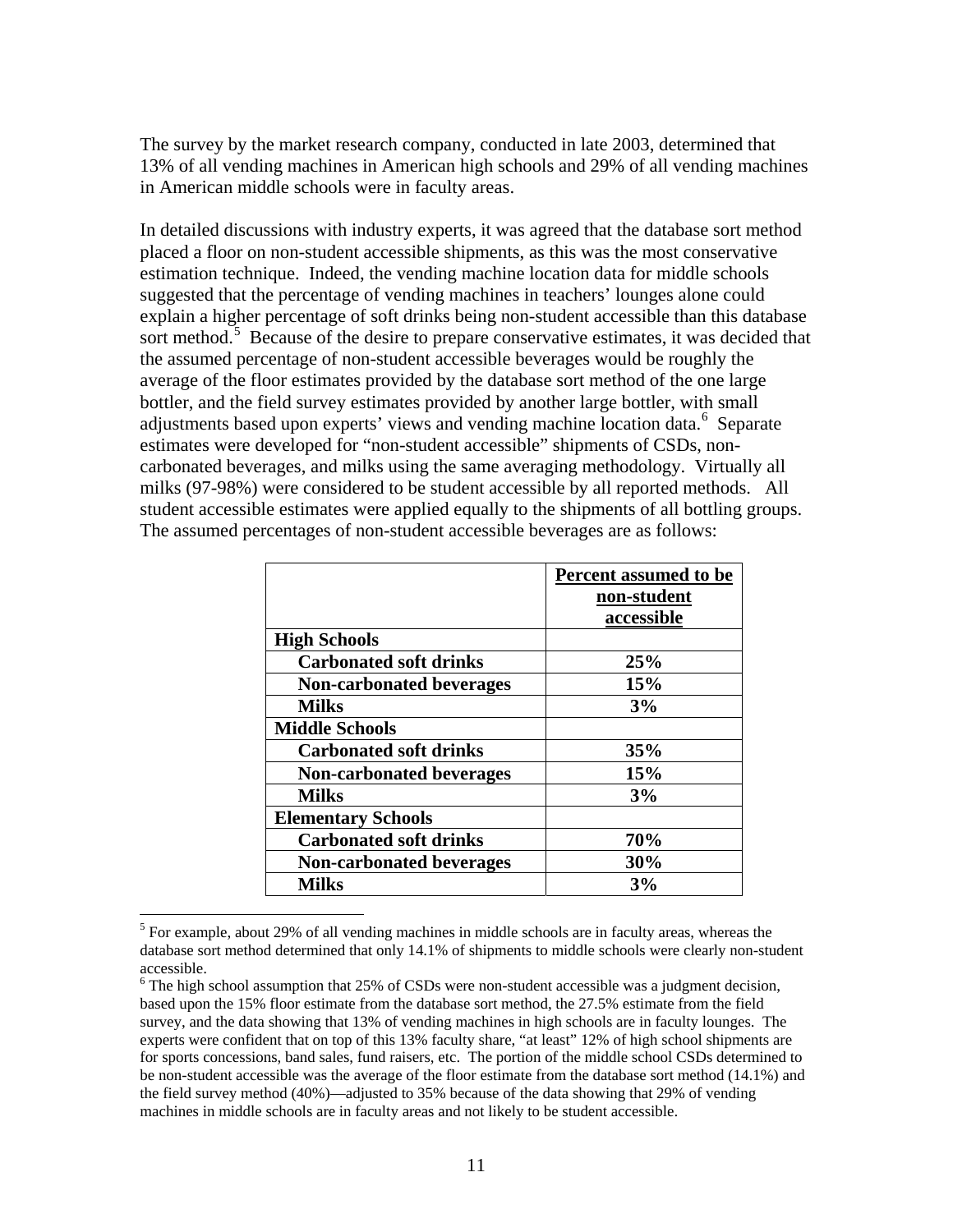Again, it should be noted that not all beverage purchases from student accessible machines would have been by students. These machines are also used by teachers and other adults, particularly after school hours. The data maintained by the bottlers did not provide a basis to separate student from adult purchases for these machines (in part because the time of product purchase was not recorded), but the likely occurrence of some adult purchases means that the percentages provided above understate the percentage of school beverage sales to adults.

#### *School Population Data*

In order to determine the average number of ounces of beverage purchased per capita by U.S. school students in 2004, student population data from the U.S. Census Bureau was relied upon. The U.S. Census provides detailed public and private school enrollment data by age.<sup>[7](#page-11-0)</sup> The most recent age breakdown of the school population is based upon the October 2003 Current Population Survey. In 2003 there were 24,084,500 students of ages 5-10 in grades K-5, 12,403,500 students of ages 11-13 in grades 6-8, and 16,337,000 14-18 year olds in grades 9-12. To update these age profiles for 2004, growth rates of the appropriate age groups from the national population estimates of October 2004 were applied to the October 2003 enrollment figures. These adjustments were as follows: –0.843% (elementary), -1.52% (middle), and +2.06% (high). The resulting October 2004 student enrollment estimates were: 23,881,408 (elementary), 12,215,157 (middle), and 16,673,974 (high).<sup>[8](#page-11-1)</sup> These estimates were then compared against the U.S. Department of Education's (DOE's) estimates of student enrollment by school breakdown, which were 38,541,000 for K-8 and 15,914,000 for 9-12. These Department of Education estimates have the advantage of providing the desired school level splits rather than age-based splits, but the disadvantage of being based upon more out of date 2001 population benchmarks, with annual projections thereafter. While the estimates from both the Census data and the DOE data were close, the Census estimates were judged to be more up to date and were therefore relied upon for this study.

#### *Data Reliability, Robustness, and Limitations*

This analysis relies upon multiple forms of triangulation to gauge the reasonableness of the data. This is important especially when certain judgments have to be made to account for shipments via third-party vendors, etc. One form of data benchmarking was to see if the reported school shipments of Coke system products and Pepsi system products approximately matched the two brands' reported national presence in schools. According to a detailed independent inventory of all vending machines in more than 16,000 schools in America, one of these major family brands had a market presence in schools of 1.25 times that of the other brand. It was reassuring to find that in this study this same family brand had total reported school shipments of 1.24 times the shipments of the other brand (total ounces shipped basis). Similar benchmarking of the reported school shipments of the various Coke bottlers against their reported Coke family shares, and of the reported

 $\overline{a}$ 

<span id="page-11-0"></span><sup>&</sup>lt;sup>7</sup> See Current Population Survey of October 2003, Table 1, released May 2005, available online at http://www.census.gov/population/socdemo/school/cps2003/tab01-01.xls.

<span id="page-11-1"></span><sup>&</sup>lt;sup>8</sup> See http://www.census.gov/popest/national/asrh/2004\_nat\_ni.html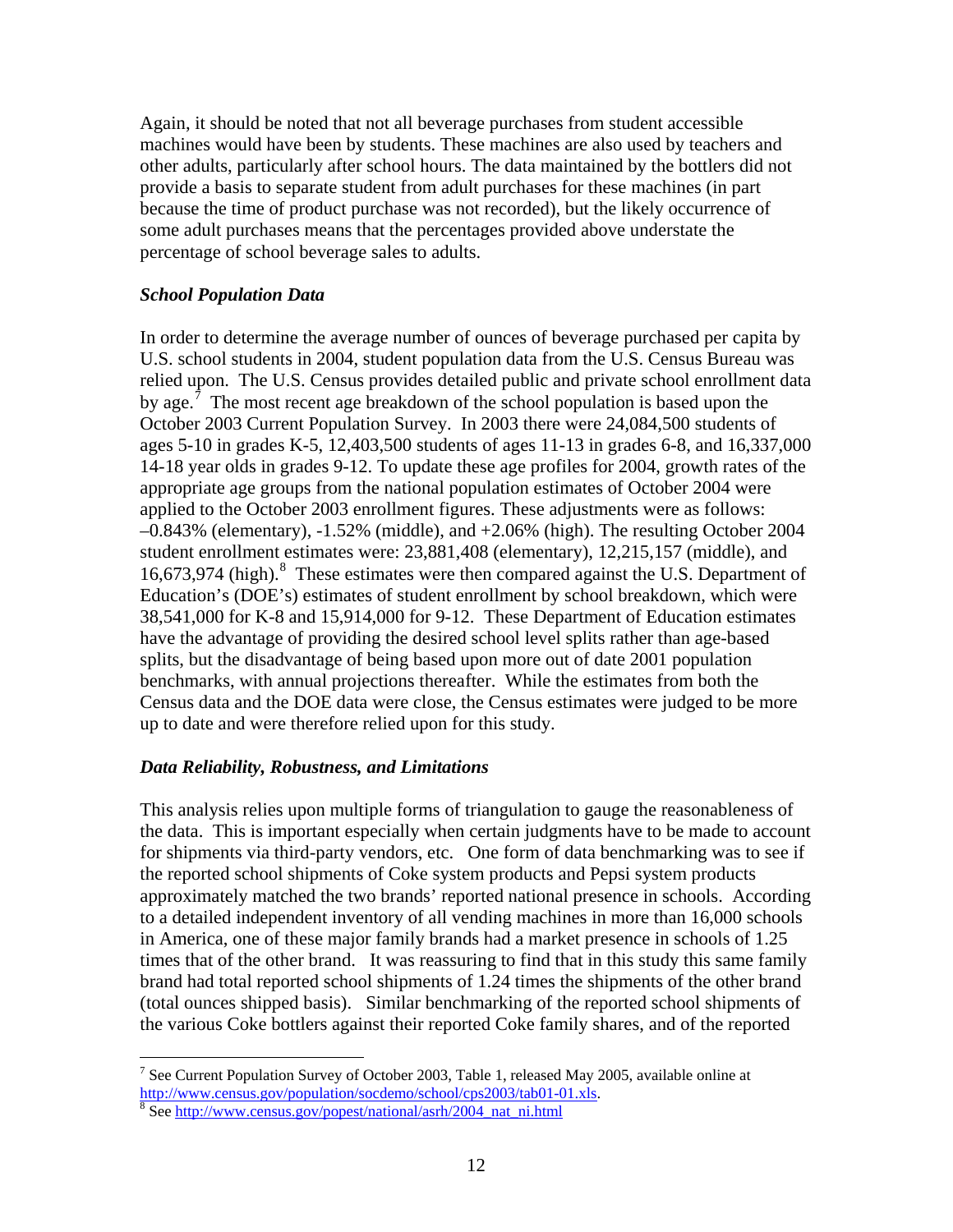school shipments of the various Pepsi bottlers against their reported Pepsi family shares also suggested that the data was correct. Such results give confidence that school shipments were reported accurately, that adjustments for third-party shipments were reasonable, and that the data processing was performed accurately.

As with any real world data analysis, there were certain challenges. All of the bottlers reported school channel sales, but there were discrepancies in how these school channels were defined. Some bottlers separated their schools channel sales into "primary" sales and "secondary" sales. Primary sales generally were kindergarten through  $6<sup>th</sup>$  grade, and secondary sales were  $7<sup>th</sup>$  through  $12<sup>th</sup>$  grades. In an attempt to deliver data in the requested school categories of "elementary", "middle", and "high school", some bottlers sorted their end-user name descriptor fields in their databases based on recognition of words such as "middle", "junior", and "intermediate," in order to separate out a "middle school" category from their more general "secondary" category. Any middle schools that were not identified with one of these words in their name were counted in the "high school" category. This means that the data in this report may have a bias toward overstating high school volume and understating middle school volume. Also, bottlers reported that some of their reported "primary" school shipments really went to day care centers or nursery schools, where beverages would likely have been purchased almost exclusively by adults. This bias would tend to overstate beverages purchased by students in elementary schools.

#### *Benchmark School Districts*

In addition to their national shipments, some bottlers were able to report detailed school shipments data for "benchmark" school systems—systems where they had an exclusive contract in 2004 and where there were no third-party vendors that also might have shipped product into the school system. Bottlers representing all three major brands— Coke, Pepsi, and Dr Pepper—supplied data for multiple benchmark school districts. By examining this data and collecting the associated school district enrollment data, it was possible to accurately calculate per student beverage purchases and thus test the reasonableness of the U.S. national 2004 school beverage purchase estimates. Data were collected and analyzed using the same methodology described above for 15 school districts, including three county-wide Florida school systems, three districts in Texas, two school systems in California, a school district in a major New Mexico city, a large suburban Colorado school district, a major urban school system in Minnesota, a small suburban school district in Connecticut, a large urban school district in Michigan, and other school districts in New Hampshire and Oklahoma. Two school systems had fewer than 4,000 students, but all the others systems ranged in size from 14,000 students to more than 169,000 students. The total benchmark school population was more than three-quarters of a million students.

School population data, broken down by grade level or by high school/middle school/elementary school splits, was obtained from these school systems' websites or from the school districts' public relations officers. These district enrollment data were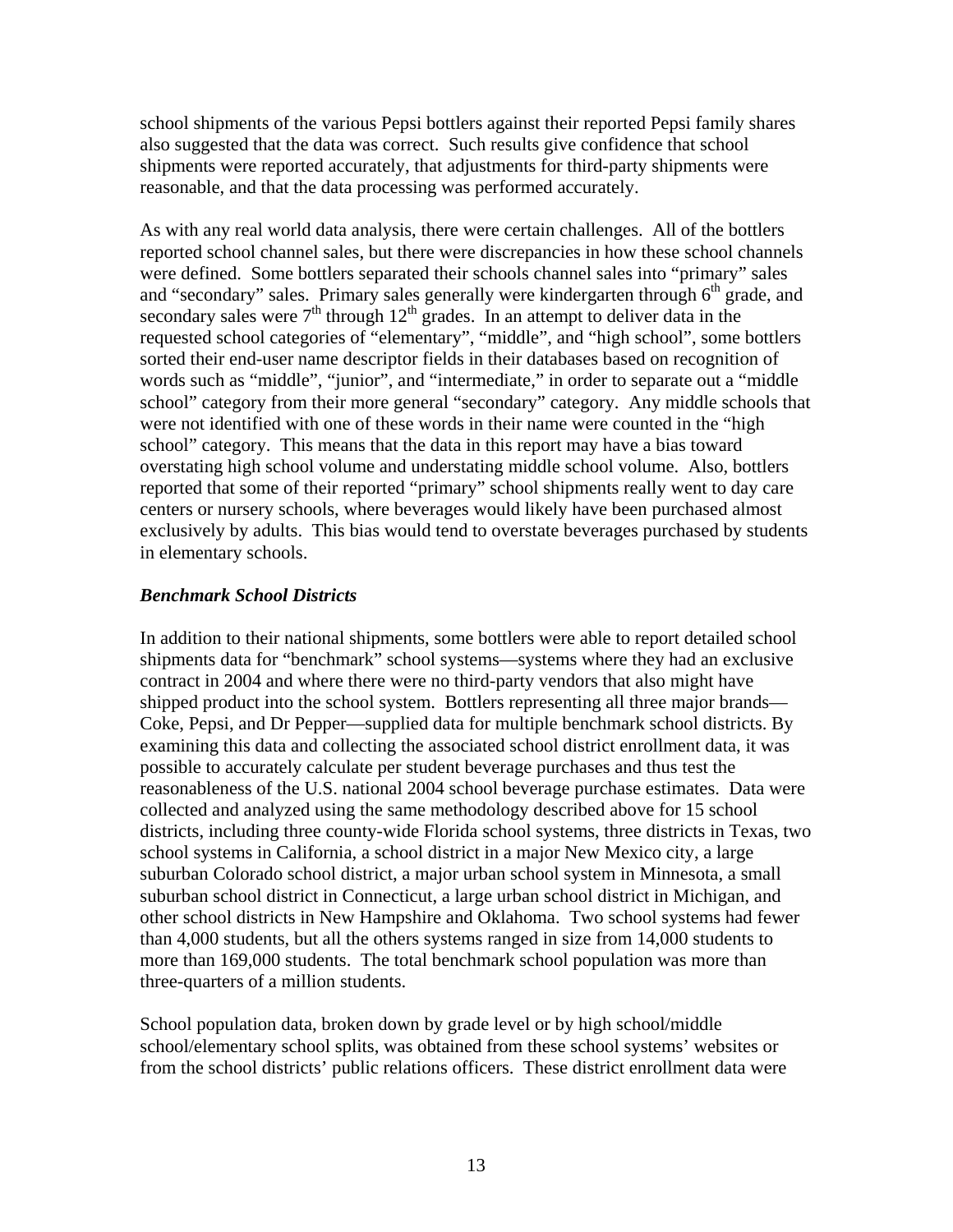then corroborated against a national school district database and no significant discrepancies were found.

## **3. Research Results**

#### *Student Beverage Purchase Levels in 2004*

Tables 1 to 3 and Charts 1 to 3 present 2004 estimated per student beverage purchase levels based upon actual shipments data by the 14 largest bottlers in the United States, extrapolated to account for all industry shipments and adjusted for non-student accessibility. These estimates are expressed as ounces purchased per week (assuming a 36 week school year).

Total average beverage purchases were 28.3 ounces per week for high schools, 10.2 ounces per week for middle schools, and 1.3 ounces per week for elementary schools. For high schools, CSD purchases slightly exceeded purchases of other beverages (14.4 ounces vs. 13.9 ounces). For middle schools and elementary schools, non-CSD purchases exceeded CSD purchases by wide margins. For middle schools, non-CSD purchases (6.4 ounces) were nearly double the CSD purchases (3.7 ounces), while for elementary schools, non-CSD purchases (0.9 ounces) were more than double the CSD purchases (0.4 ounces.) For all three school categories, the largest volume non-CSDs were juice drinks, followed by sports drinks and waters.

Traditional CSD purchases ranged from a high of at most 12.5 ounces per week by high school students, to at most 3.0 ounces per week by middle school students, to at most 0.3 ounce per week by elementary school students. That is, the typical high school student purchased at school during the normal school day about one (12 ounce) can of traditional soda per week during the school year, while the typical elementary school student, conservatively speaking, purchased only about one can of traditional soda per school year. (Again, even these low levels of purchase are likely overstated because adult purchases from student-accessible vending machines are not accounted for.)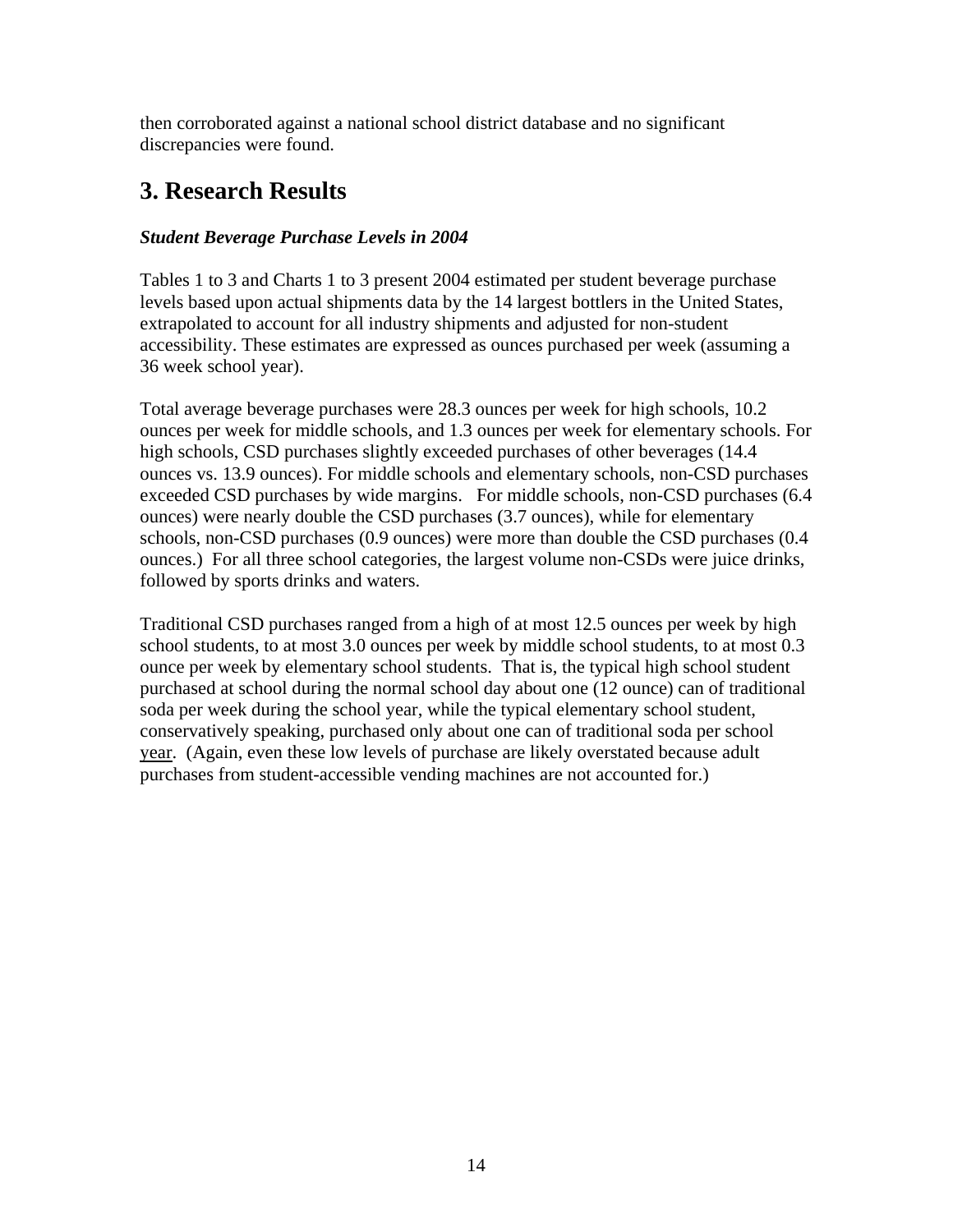





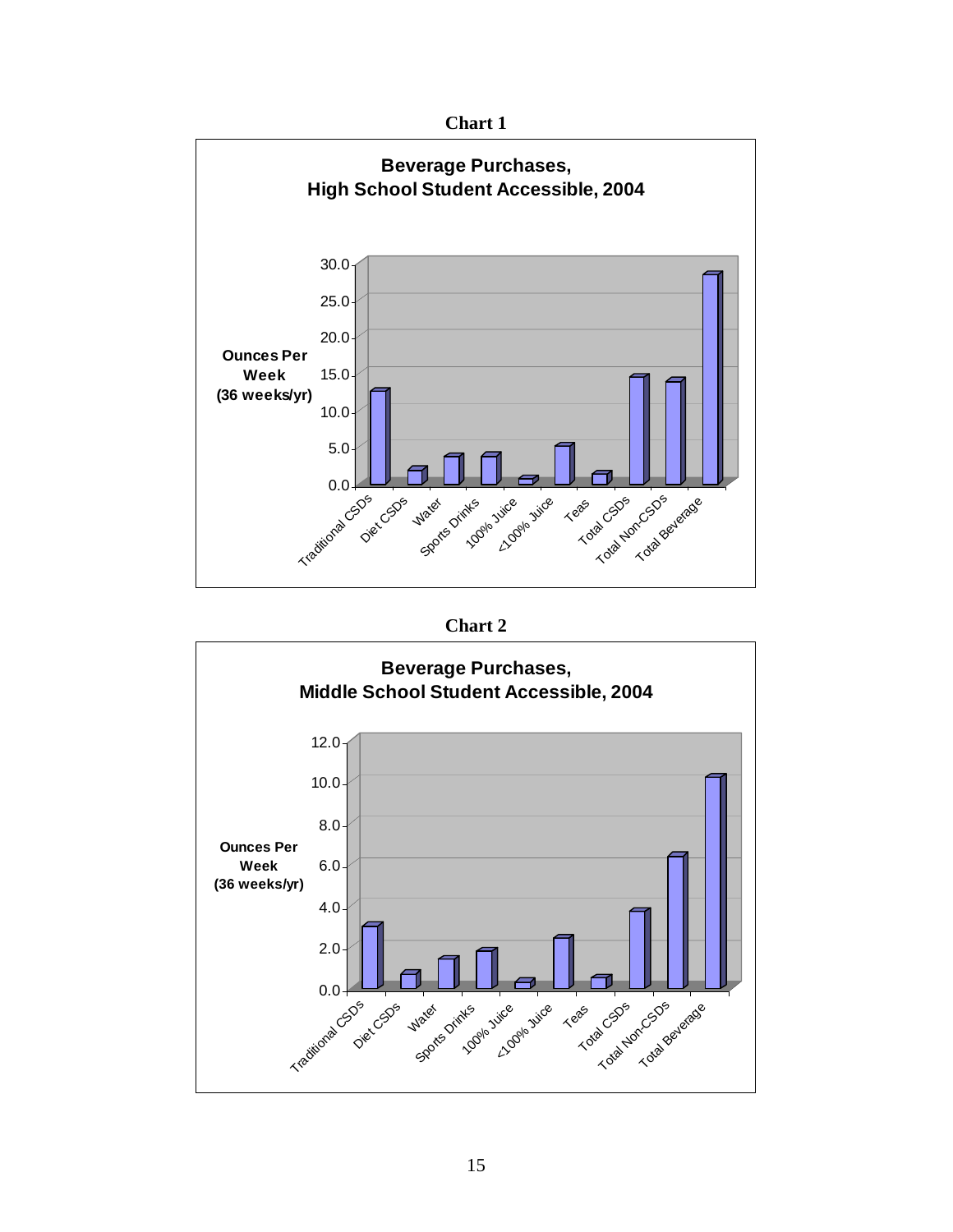



#### *Trend Analysis*

Chart 4 shows the trend changes in the total number of ounces of beverages purchased in schools between 2002 and 2004. In this two-year span, the total number of ounces of beverages purchased dropped by a noticeable 5.7%. This included a decline of 4.1% in beverages purchased in high schools and a decline of 9.7% in beverages purchased in middle/elementary schools (combined). The biggest cause of this decline between 2002 and 2004 was a sharp 24.3% drop in the total ounces of traditional CSDs purchased in schools. This included a 21.6% drop in traditional CSDs purchased in high schools and a 32.5% drop in traditional CSDs purchased in middle/elementary schools (combined). Partially offsetting this steep decline in purchases of traditional CSDs between 2002 and 2004 were increases in diet CSDs (20.7% increase), waters (22.8% increase), sports drinks (69.5% increase), and 100% juices (15.4% increase). Fruit drink purchases declined by 9.1% between 2002 and 2004. It should be noted that the decline in total ounces of beverages purchased in schools and the particularly sharp drop in purchases of traditional CSDs occurred before the ABA soft drink guidelines were announced in September 2005.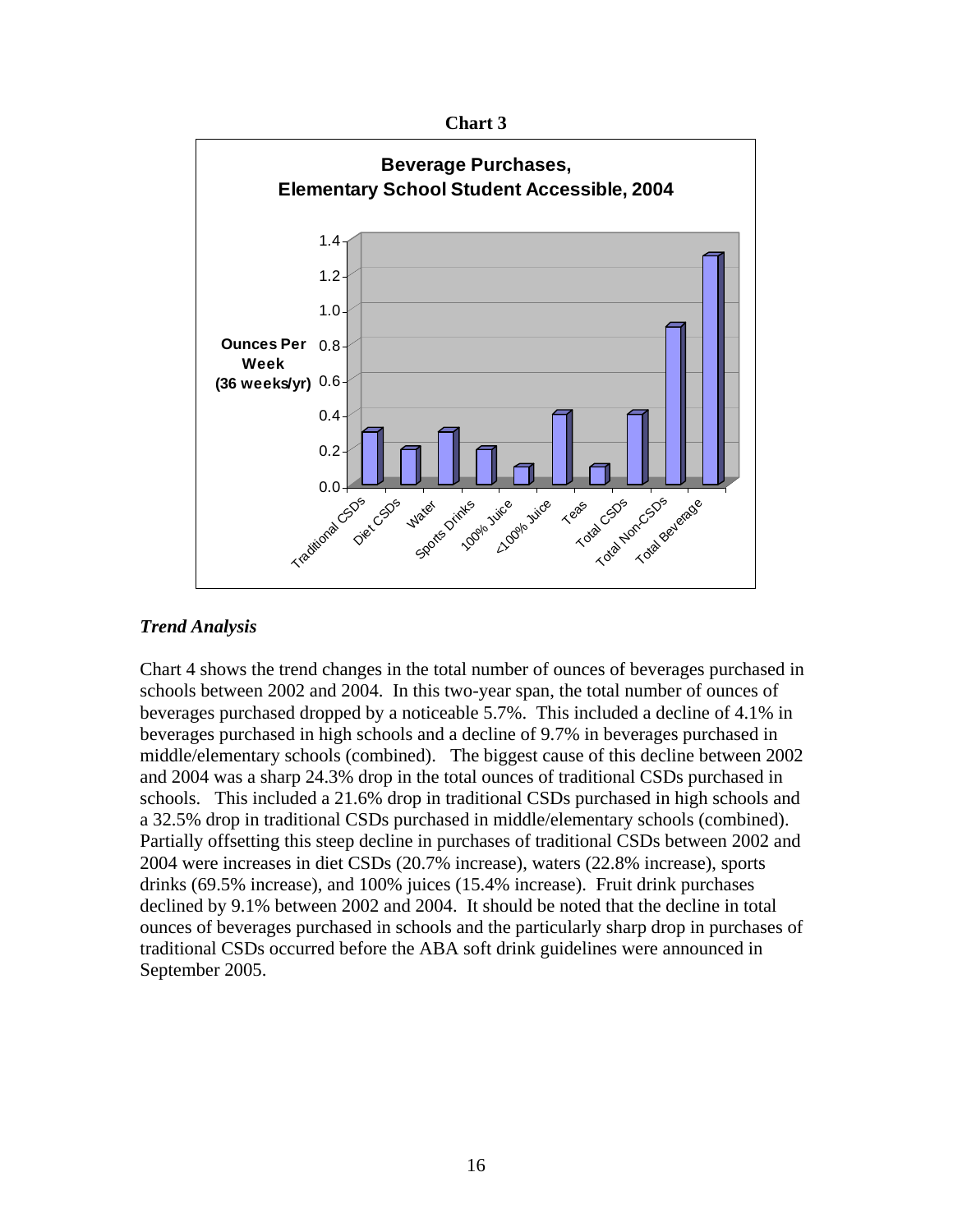



Tables 4 to 5 and Charts 5 to 6 show the changing percentages of different product categories within the overall product mix from 2002 to year-to-date 2005 (June). For high schools, traditional CSDs fell markedly from 57.2% of total shipments in 2002 to 44.9% of shipments in 2005. Fruit drinks also fell, from 14.8% in 2002 to 12.5% in 2005. Virtually all other products saw their percentages of total shipments increase between 2002 and 2005. The largest increases were in sport drinks (6.8% in 2002 to 14.3% in 2005), waters (9.1% in 2002 to 12.7% in 2005), and diet CSDs (5.5% in 2002 to 7.6% in 2005.)

For middle schools and elementary schools (combined), the same trends appear, although the initial product percentage of traditional CSDs was lower. Traditional CSDs accounted for 47.5% of total sales in 2002 and this declined steadily to 34.2% by 2005. The proportion of fruit drinks in the product mix also declined—from 19.8% in 2002 to 15.8% in 2005—similar to the high school pattern. Meanwhile sports drinks, waters, and diet CSDs posted the biggest gains. The percentage of sports drinks more than doubled from 7.8% in 2002 to 16.3% in 2005, waters jumped from 8.6% in 2002 to 12.7% in 2005, and diet CSDs increased from 10% in 2002 to 13% in 2005.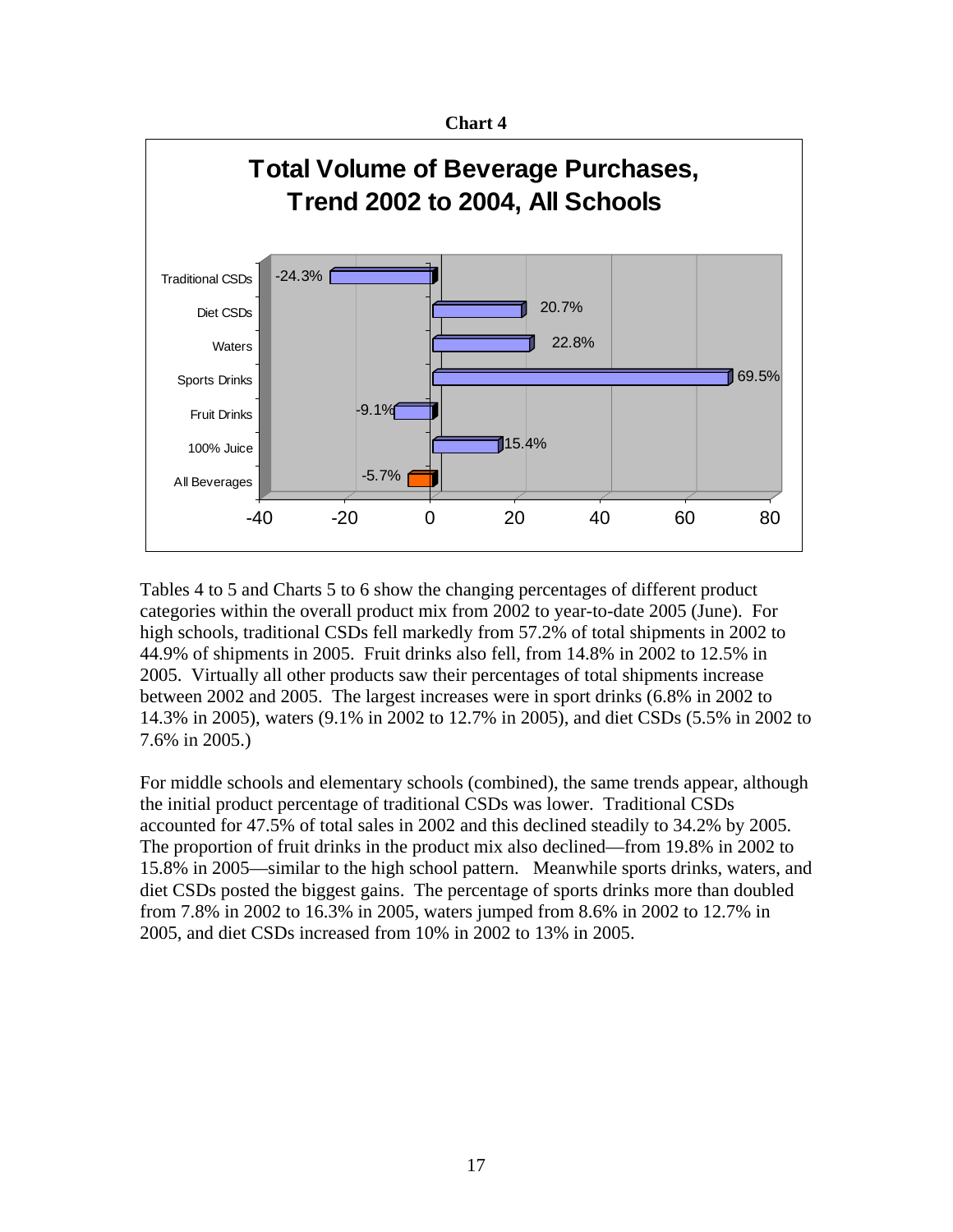

**Chart** 

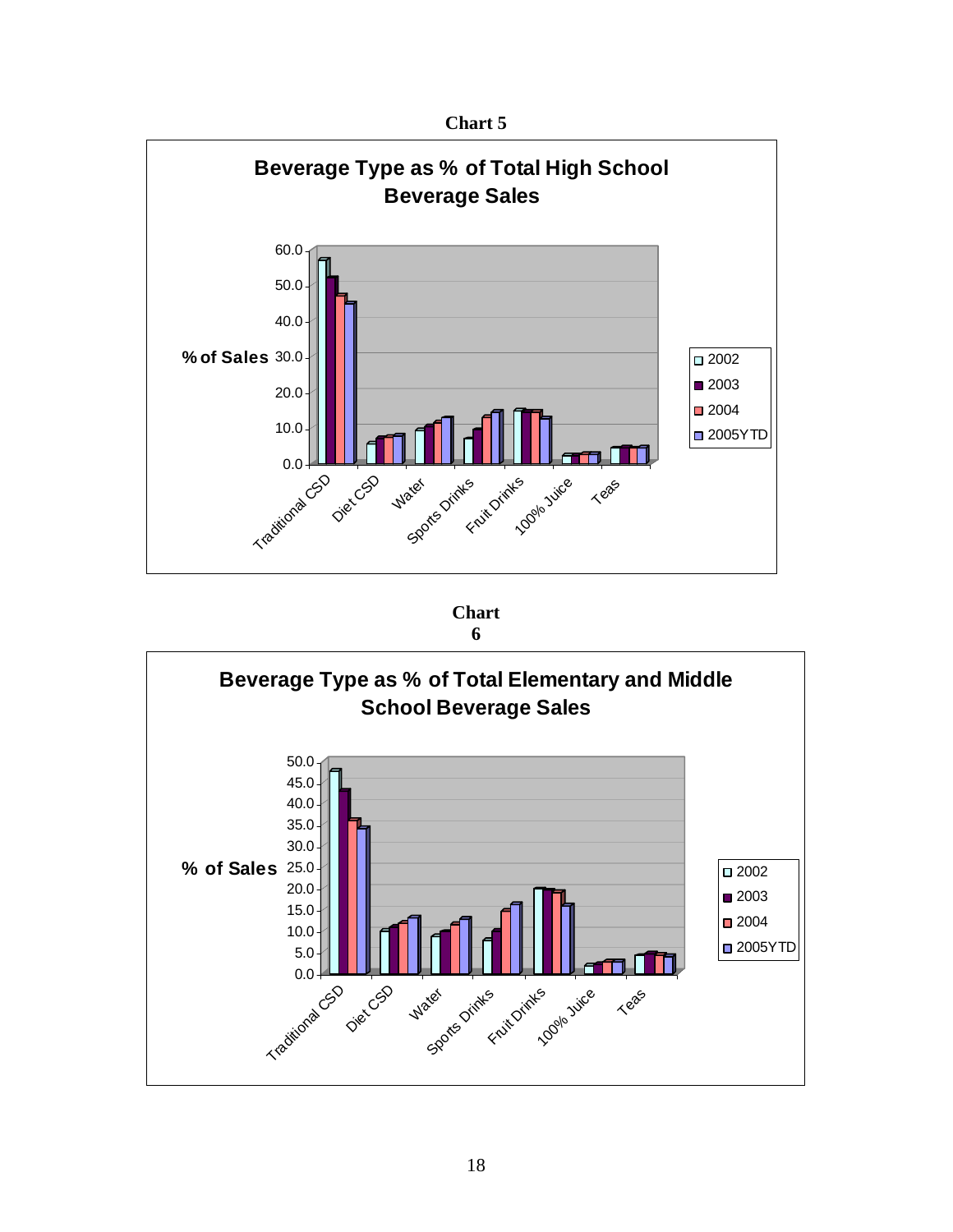Even though these trend data are based upon weighted averages of the shipments of the major bottlers, the same broad product trends were reported by each individual bottler. Particularly in the high school category, the product shares were typically within a couple of percentage points of each other for all the major bottlers. The falling share of traditional CSDs in the total product mix was evident for all individual companies for both the high school category and for the combined middle/elementary school category. Also water and sports drinks showed a growing importance in the product mix over time for all bottlers that reported trend data.

#### *Benchmark School Systems*

Data from the 15 benchmark school districts is presented in Chart 7. Although there is some variance in the data across these school systems, most of the same general patterns that appeared in the national data also appear in these data—for example, high school purchases are markedly higher than middle school purchases, which in turn are markedly higher than elementary school purchases. Also traditional CSDs are generally (but not always) the largest single product category, but total CSD sales in many cases are lower than total non-CSD sales. Beverage purchases in southern states often are higher than in northern states, but this is not uniformly the case. One Florida school system, for example, had about half the traditional CSD per capita purchases as a New Hampshire school system.

- At the high school level, purchases of traditional CSDs ranged from a low of 2.9 ounces per student per week in one Connecticut school system, to a high of 16.6 ounces per student per week at a large New Mexico urban school system.
- The average high school student purchased 9.2 ounces of traditional CSDs in the 15 benchmark school systems in 2004—lower than the U.S. average of 12.5 ounces per student computed from the national shipments data.
- One of the 15 benchmark school systems showed purchases of traditional CSDs that were noticeably above the U.S. national estimate, six showed purchase levels roughly equal to the national estimate, and eight showed purchase levels noticeably below the national estimate.
- The data from these benchmark school systems thus give confidence that the national per student purchase estimates are reasonable.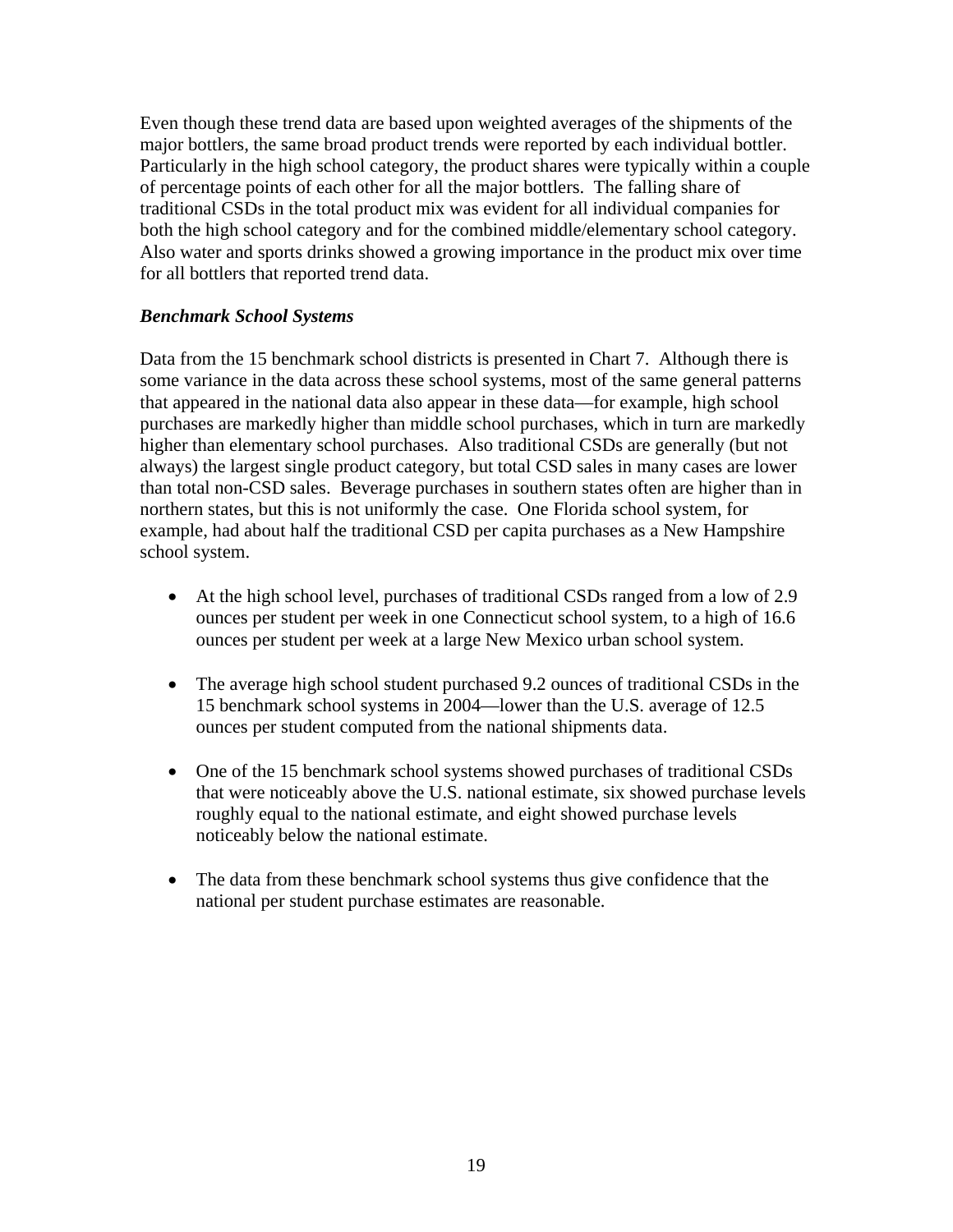



## **4. Other Studies and Surveys of Beverage Purchases in Schools**

It is useful to compare the results of this analysis with other studies of beverage shipments to schools and intake surveys of beverage consumption in schools. Some of these studies, however, estimate only total consumption per student, not beverage purchases in schools during the normal school day. Some studies also blend together data for middle school students and high school students.

#### *Shipment Study Estimates*

 $\overline{a}$ 

An Oregon study was conducted in February 2005 by a CPA firm for the Oregon Soft Drink Association (OSDA).<sup>[9](#page-19-0)</sup> All members of the OSDA that sold beverages to middle schools and high schools provided sales data. These data covered 97 schools districts (80% of middle, junior high, and high schools in the state). The results, based upon a student population of 233,930, are as follows:

<span id="page-19-0"></span><sup>&</sup>lt;sup>9</sup> Study done as part of an Oregon Department of Education Task Force to address nutrition in schools. Results are posted at http://www/ode.state.or.us/search/results/?id=270. Data were compiled by the CPA firm Shackelford, Hanson and Parr, LLP, 855 SW Yates, Suite 101, Bend, OR 97702.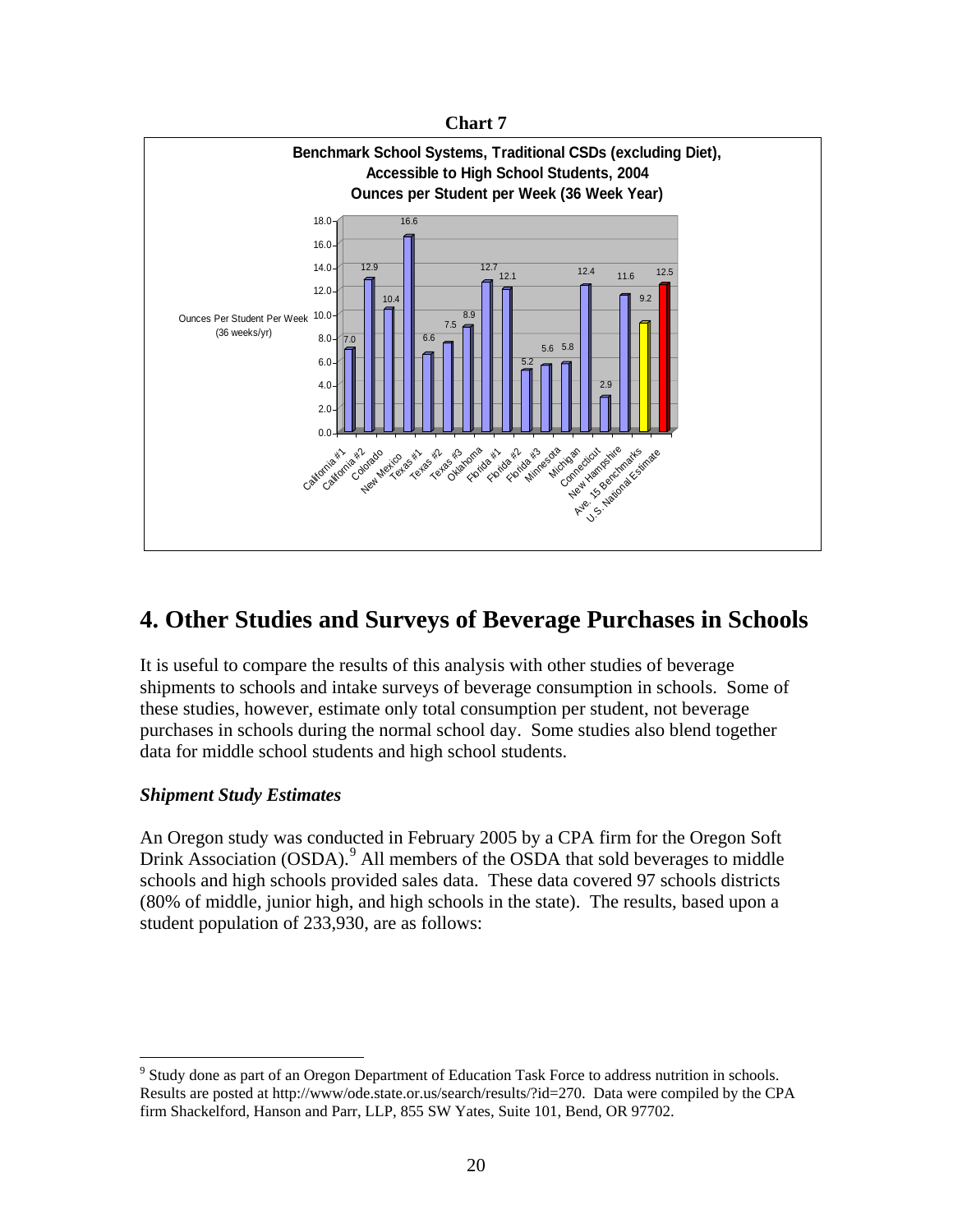|                         | <b>Ounces/Week</b> | Percent | Calories |
|-------------------------|--------------------|---------|----------|
| <b>Traditional CSDs</b> | 9.05               | 48%     | 112.5    |
| Diet CSDs               | 1.49               | 8%      |          |
| Juice drinks            | 3.48               | 18%     | 21.75    |
| Water                   | 2.36               | 12%     |          |
| Isotonics               | 2.27               | 12%     | 14.19    |
| Other                   | 0.29               | 2%      | 1.81     |
| <b>TOTAL</b>            | 18.93              | 100%    | 150.25   |

#### Oregon Study Results (secondary schools only) (purchases per student)

A study by Michael Ginevan for the National Soft Drink Association in September 2002 looked at sales by the three largest soft drink manufacturers to secondary schools and found that sales of traditional CSDs were [1](#page-20-0)6.4 ounces per student per week.<sup>10</sup> In another analysis, performed in September 2002 by the National Automatic Merchandising Association (NAMA), 53 members operating 2804 vending machines reported average per-student weekly purchases of carbonated beverages by high school students of 16.4 ounces.<sup>[11](#page-20-1)</sup> This included both traditional CSDs and diet CSDs.

#### *Intake Survey Estimates*

 $\overline{a}$ 

One way to estimate beverage consumption by students is to directly query them via "intake" surveys. In these surveys, individuals typically enroll in a survey panel for a one or two week period and log everything that they drink or eat.<sup>[1](#page-20-2)2</sup> One major intake study of beverage consumption was performed by 13-17 year olds during 2004 by a company called Alpha (a pseudonym to protect confidentiality). The Alpha study was based upon a 2-week intake survey, and found that students at school consumed bottled water on 2.43 occasions per week (any size container), milk on 2.42 occasions per week, fruit juice on 2.25 occasions per week, CSDs on 2.13 occasions per week, sports drinks on 1.40 occasions per week, and fruit drinks on 1.25 occasions per week. Given that about 40% of CSDs in schools are sold in 12 ounce cans and 60% in 20 ounce bottles, the typical CSD container holds about 16.8 ounces. This suggests that the typical secondary student consumed about 35.8 ounces of CSDs a week at school (2.13 occasions per week times 16.8 ounces per container.) Importantly, however, the Alpha study found that about 37% of beverages consumed in school are brought in to the school from home or from outside school—often packed with a lunch by a parent—so the volume of CSDs purchased in school was 37% lower, or about 22 ounces per week. Of this amount of total CSDs consumed each school week, approximately 28% is typically diet soda (an average of middle school and high school shares as identified in this study). This suggests that

 $10$  Copy of study provided by the American Beverage Association, July 2005.

<span id="page-20-1"></span><span id="page-20-0"></span><sup>&</sup>lt;sup>11</sup> See May 13, 2004 National Automatic Merchandising Association (NAMA) press release citing 16.4 oz/week estimate, at: http://www.vending.org/news/article.php?id=9.

<span id="page-20-2"></span> $^{12}$  Typically participants log their consumption in a handheld personal data assistant (with special software) that is loaned to the survey participant by the survey company.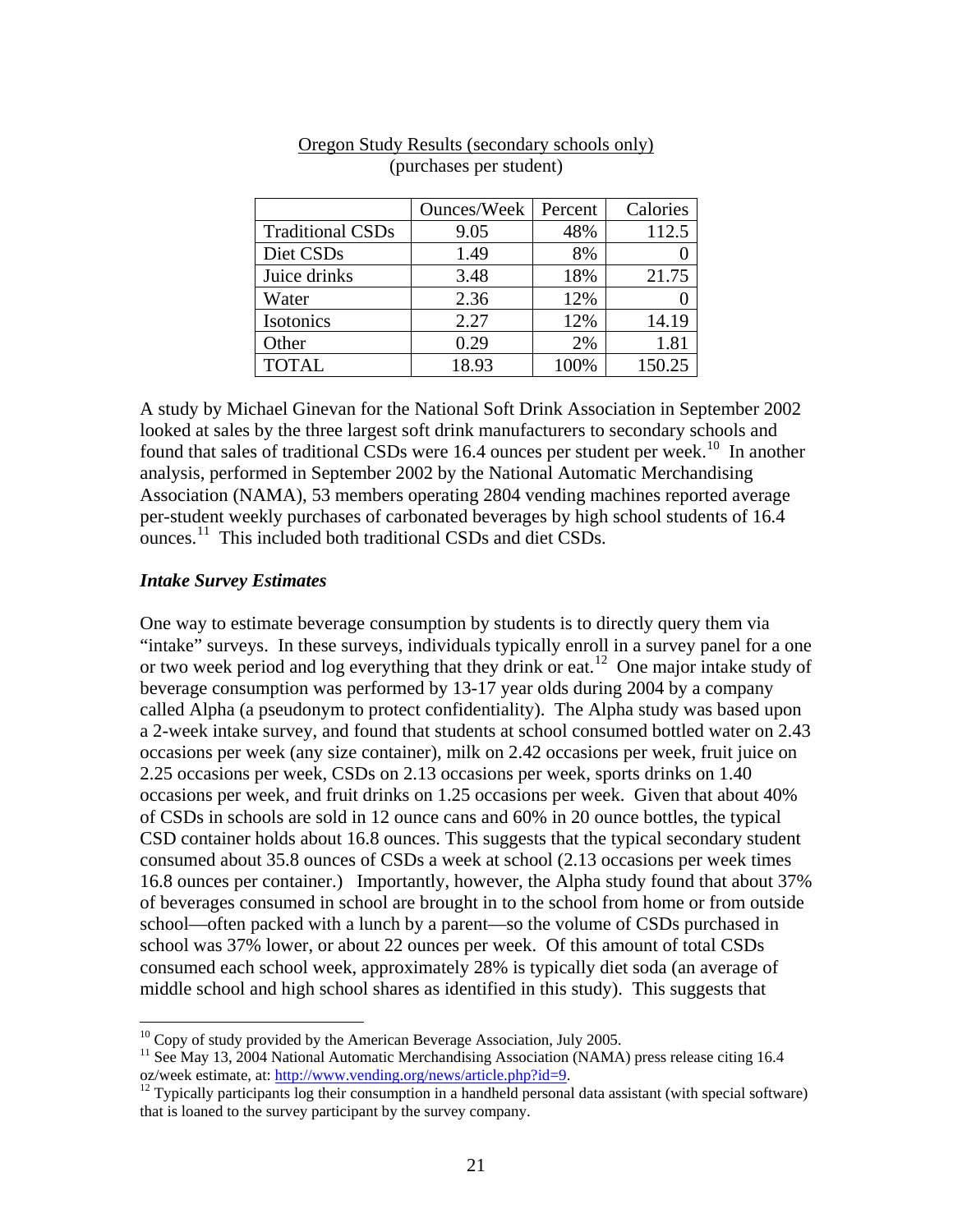consumption of traditional sugared CSDs—purchased at school and consumed at school—was about 15.8 ounces per student per week in 2004.

This Alpha study also found that of all occasions when students consume a beverage at school, 23% of the time they consume tap water, 20% of the time they consume traditional CSDs, 18% of the time they consume milk, 9% of the time they consume bottled water, 8% of the time they consume sport drinks, 8% of the time they consume other beverages, 7% of the time they consume fruit drinks, 3% of the time they consume diet CSDs, 2% of the time they consume fruit juice, 1% of the time they consume tea, and 1% of the time they consume coffee. This means that between tap water and bottled water, water is by far the most common drink consumed by students at school (consumed on about 32% of all occasions). That is, water is more than half again more likely to be consumed at school than traditional CSDs.

A 2005 study by Richard Forshee *et. al*. of the Center for Food and Nutrition Policy, published in *Risk Analysis,* examined beverage consumption data for students aged 13-18 from three large intake datasets: the federal government's National Health and Nutrition Examination Survey 1999-2000 (NHANES), the federal government's Continuing Survey of Food Intake by Individuals 1994-96, and 1998 (CSFII), and the National Family Opinion (NFO) WorldGroup Share of Intake Panel (SIP) study.<sup>[1](#page-21-0)3</sup> Based upon the NHANES data, the study estimated that consumption of traditional sugared CSDs at school from all sources (including school vending machines and beverages brought from home) was 7.2 ounces per student per week—including 9.7 ounces per week for boys and 4.7 ounces per week for girls. Based upon the CSFII data, the study estimated traditional CSD purchases from school vending machines at 2.8 ounces per student per week. Based upon the NFO-SIP data, the study found school vending machine purchases of 2.5 ounces per student per week of traditional CSDs.

#### *Summary of Other Studies*

1

The estimates of traditional CSD purchases in schools in the present study are in the middle of the range of estimates from these other studies and intake surveys. This study found slightly lower high school purchases of traditional CSDs (12.5 ounces per student per week) than the Ginevan (16.4 ounces), NAMA (16.4 ounces), and Alpha intake (15.8 ounces) estimates. But it found higher purchases than the Oregon survey (9 ounces), and noticeably higher purchases than suggested by Forshee *et. al.'s* interpretation of the NHANES, CSFII, and NFO-SIP intake surveys (2.5 to 7.2 ounces).

<span id="page-21-0"></span><sup>&</sup>lt;sup>13</sup> See Richard Forshee, Maureen F. Storey, and Michael E. Ginevan, "A Risk Analysis Model of the Relationship between Beverage Consumption from School Vending Machines and Risk of Adolescent Overweight," *Risk Analysis*, Vol. 25, No. 5, 2005, pp. 1-15.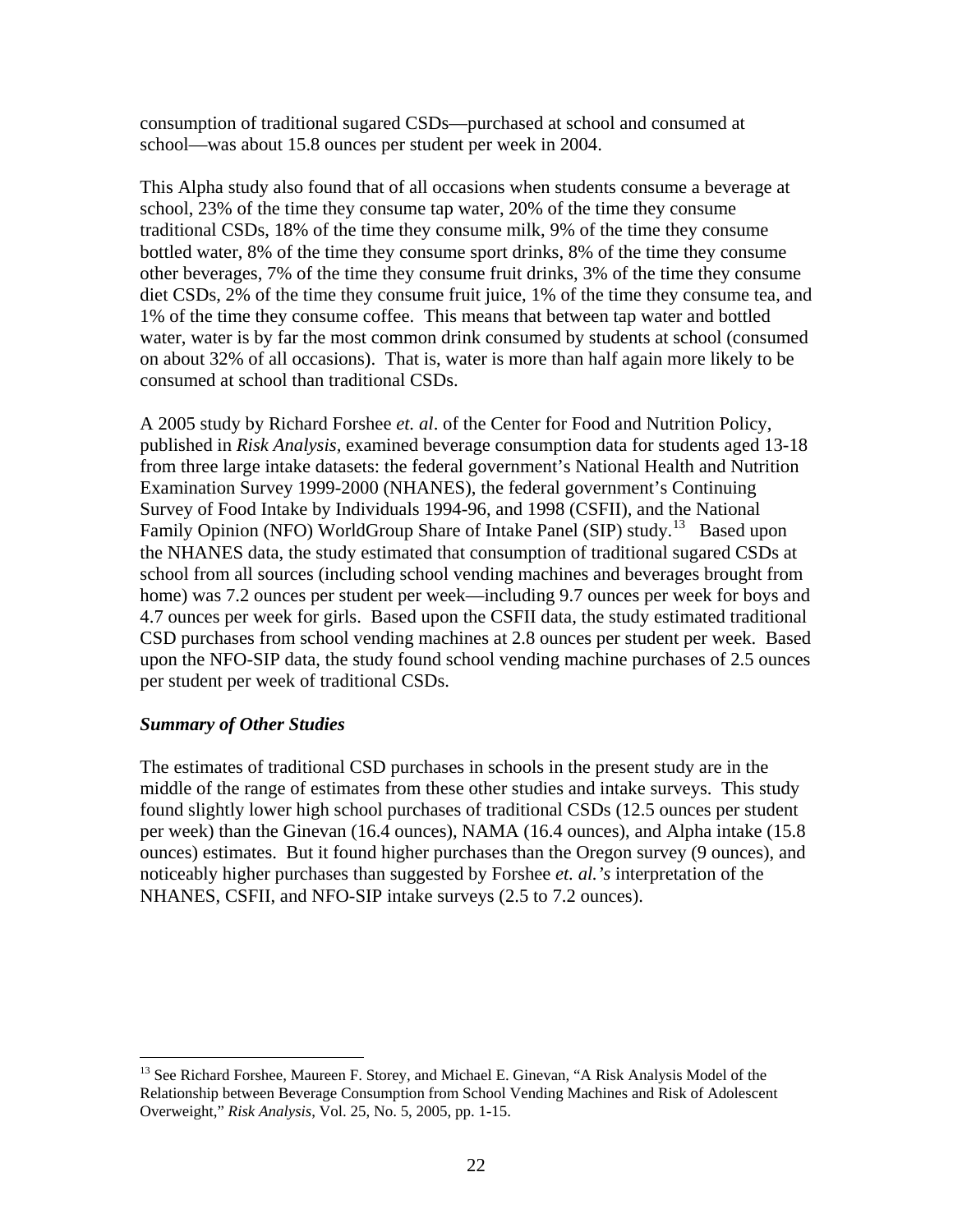# **5. Conclusions**

A set of data validation tests on the shipments data reported by the nation's 14 largest bottlers suggests that the data submitted for analysis were accurate. Similar patterns were observed in the data of all bottlers (trends, product breakdown, etc.), and their reported school shipments closely matched their reported presence in schools (from inventories of vending machines, etc.). This was a reassuring finding given that many bottlers from all major systems were independently reporting their sales data.

Purchases of traditional CSDs, particularly the estimate of 12.5 ounces purchased per week during the school year by the typical high school student, seem reasonable and are corroborated by several triangulation techniques. First, this purchase level is in line with estimates obtained from recent state and national studies—higher than some estimates and lower than others. The Alpha intake study and the Ginevan and NAMA estimates, (which clustered in the range of 15 to 16 ounces) are higher, while the Oregon estimate of 9 ounces is lower. Meanwhile the findings of Forshee *et. al*., based upon two respected federal government intake surveys of traditional CSD consumption, the Continuing Survey of Food Intake by Individuals (CSFII), and the National Health and Nutrition Examination Survey (NHANES), as well as the NFO-SIP intake survey are much lower—in the range of 2 to 7 ounces.

Second, the national estimates appear to be corroborated by the "benchmark" data collected from multiple bottlers for 15 different school systems across ten states.

- This benchmark data covered more than three quarters of a million school students, and included large urban school districts, rural county-wide systems, and suburban school systems. Some school districts were in high-income states like California and Connecticut, and others were from states with below average income, like New Mexico.
- The fact that average consumption of traditional CSDs by high school students in the benchmark school systems was 9.2 ounces per student per week—below the 12.5 ounce national estimate—and the fact that 12 of the 15 benchmark systems showed purchase levels below the national estimate suggest that the national estimates are reasonable and not unduly low.

The trend data suggests that substantial changes are taking place in both the volume of soft drink sales in schools and in the product mix that bottlers are delivering to schools. The total ounces of all beverages purchased in schools declined by 5.7% from 2002 to 2004. The biggest decline was registered in the total ounces of traditional CSD purchases, which declined by 21.6% for high school students, 32.5% for middle/elementary school students, and by 24.3% overall. Meanwhile, between 2002 and 2004, there were increases in the total ounces of diet CSDs (21.7%), waters (22.8%), sports drinks (69.5%), and 100% juices (15.4%).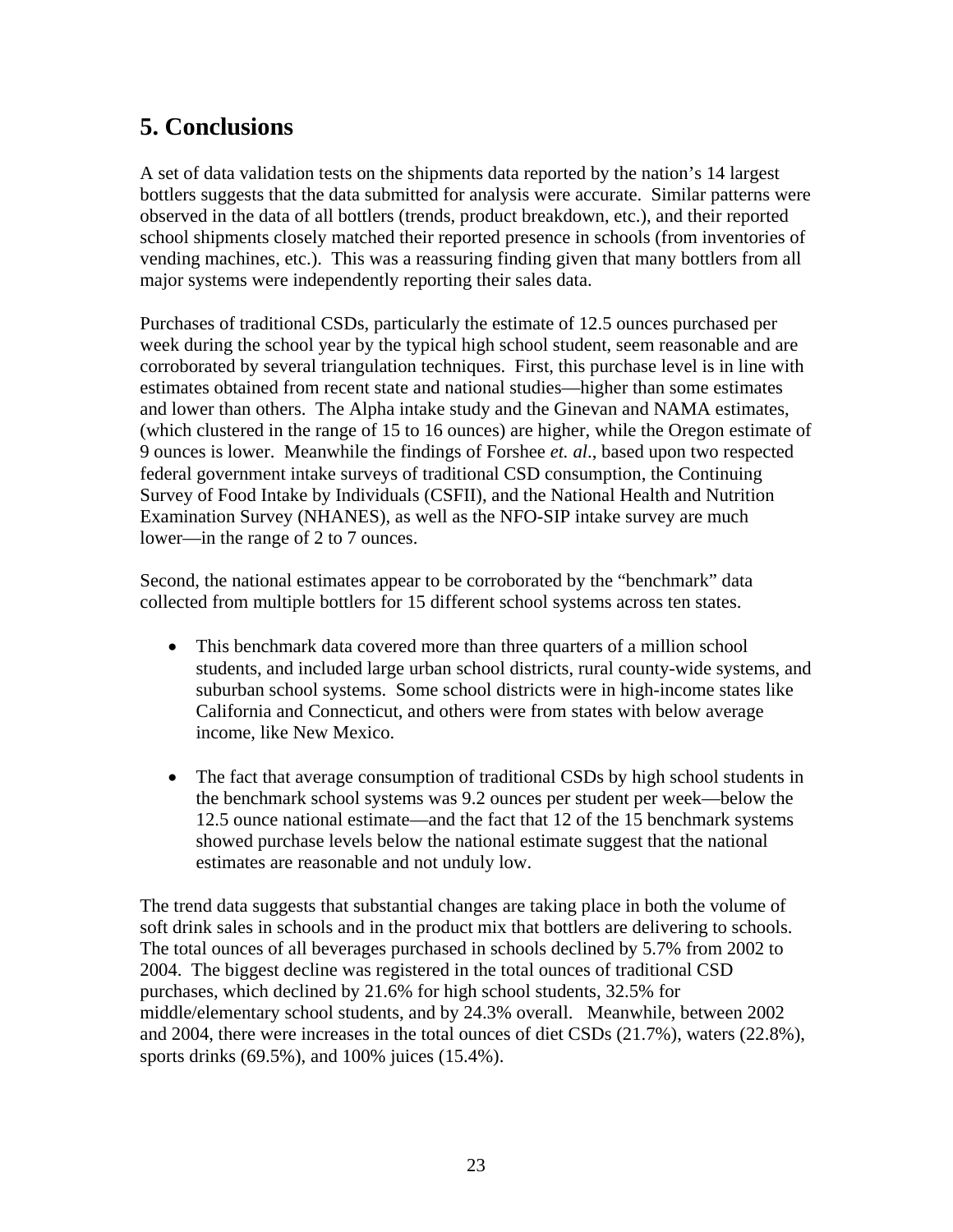- The product mix is also changing. Between 2002 and year-to-date 2005, the percentage of traditional CSDs in the total product mix in all schools (high, middle, and elementary) has fallen by 12-14 percentage points—to well under 50% for all categories of schools.
- Replacing these traditional CSDs are sports drinks, waters, and diet CSDs. In particular, the percentage of sports drinks in the product mix has roughly doubled in the past three years.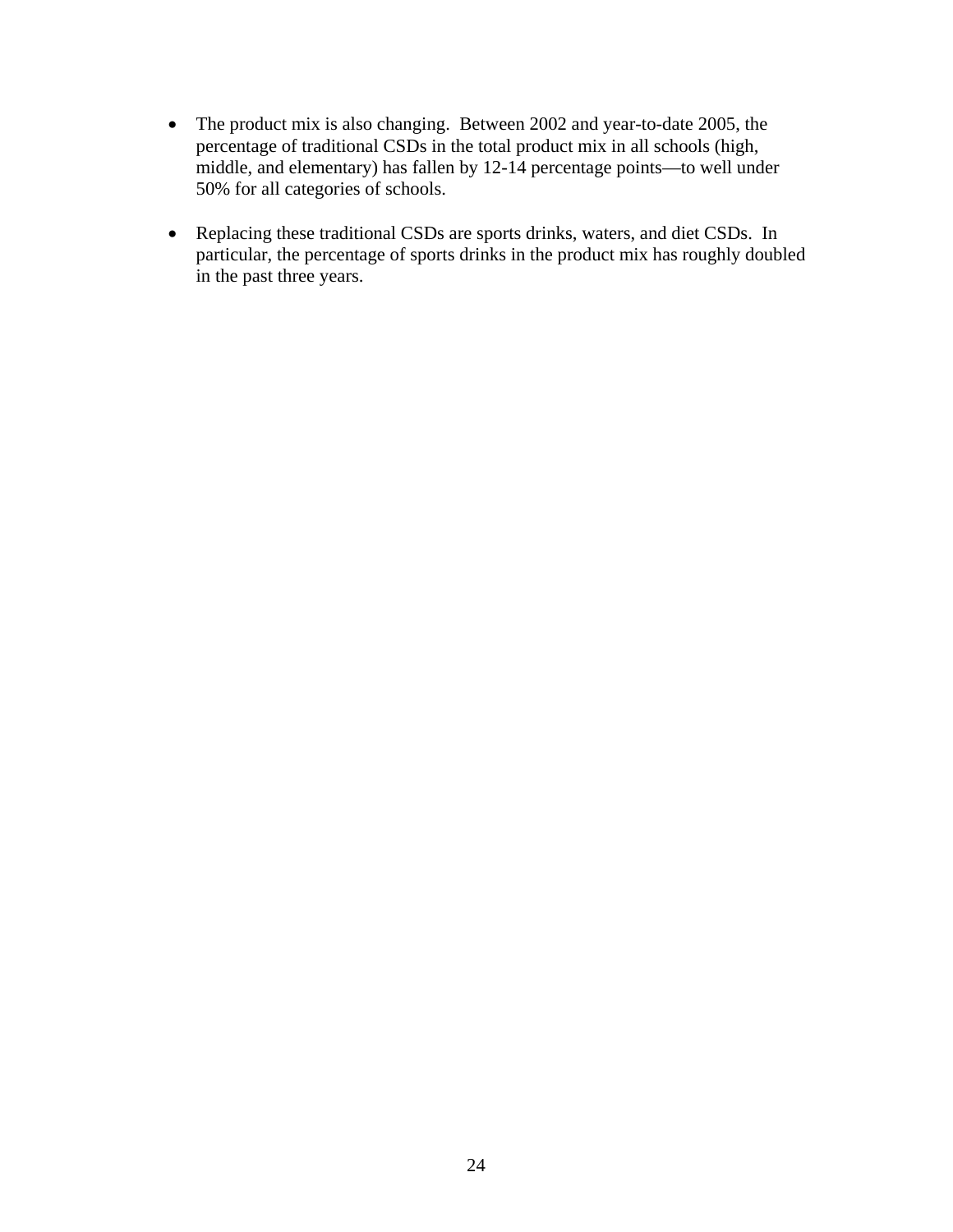| <b>Beverage Type</b>                                                  | <b>Total</b><br><b>Ounces</b> | <b>Ounces</b> per<br>high school<br>student per<br>year | <b>Ounces</b> per<br>student per<br>week<br>36 weeks/year |
|-----------------------------------------------------------------------|-------------------------------|---------------------------------------------------------|-----------------------------------------------------------|
| <b>Traditional CSDs</b><br>(excluding Diet)                           | 10,013,511,173                | 600.5                                                   | 16.7                                                      |
| <b>Traditional CSDs</b><br>(excluding Diet)<br>accessible to students | 7,510,133,380                 | 450.4                                                   | 12.5                                                      |
| Diet CSDs                                                             | 1,511,665,163                 | 90.7                                                    | 2.5                                                       |
| Diet CSDs accessible to<br>students                                   | 1,133,748,872                 | 68.0                                                    | 1.9                                                       |
| <b>Total CSDs</b>                                                     | 11,525,176,336                | 691.2                                                   | 19.2                                                      |
| Total CSDs accessible to<br>students                                  | 8,643,882,252                 | 518.4                                                   | 14.4                                                      |
| Water                                                                 | 2,586,095,217                 | 155.1                                                   | 4.3                                                       |
| Water accessible to students                                          | 2,198,180,934                 | 131.8                                                   | 3.7                                                       |
| Sports Drinks                                                         | 2,677,305,977                 | 160.6                                                   | 4.5                                                       |
| Sports Drinks accessible to<br>students                               | 2,275,710,081                 | 136.5                                                   | 3.8                                                       |
| 100% Juice                                                            | 519,108,152                   | 31.1                                                    | 0.9                                                       |
| 100% Juice accessible to<br>students                                  | 441,241,929                   | 26.5                                                    | 0.7                                                       |
| $<$ 100% Juice                                                        | 3,049,257,933                 | 182.9                                                   | 5.1                                                       |
| <100% Juice accessible to<br>students                                 | 2,591,869,243                 | 155.4                                                   | 4.3                                                       |
| Teas                                                                  | 904,182,317                   | 54.2                                                    | 1.5                                                       |
| Teas accessible to students                                           | 768,554,969                   | 46.1                                                    | 1.3                                                       |
| <b>Flavored Milk</b>                                                  | 13,182,139                    | 0.8                                                     | 0.0                                                       |
| Flavored Milk accessible to<br>students                               | 12,786,674                    | 0.8                                                     | 0.0                                                       |
| All other Non-CSD                                                     | 78,357,434                    | 4.7                                                     | 0.1                                                       |
| All other Non-CSD accessible<br>to students                           | 66,603,819                    | 4.0                                                     | 0.1                                                       |
| <b>Total Non-CSD</b>                                                  | 9,827,489,169                 | 589.4                                                   | 16.4                                                      |
| Total Non-CSD accessible to<br>students                               | 8,354,947,650                 | 501.1                                                   | 13.9                                                      |
| <b>Total</b>                                                          | 21,352,665,504                | 1,280.6                                                 | 35.6                                                      |
| <b>Total accessible to students</b>                                   | 16,998,829,902                | 1,019.5                                                 | 28.3                                                      |
| High School Enrollment:                                               | 16,673,974                    |                                                         |                                                           |

**Table 1: 2004 School Purchase Data – High Schools**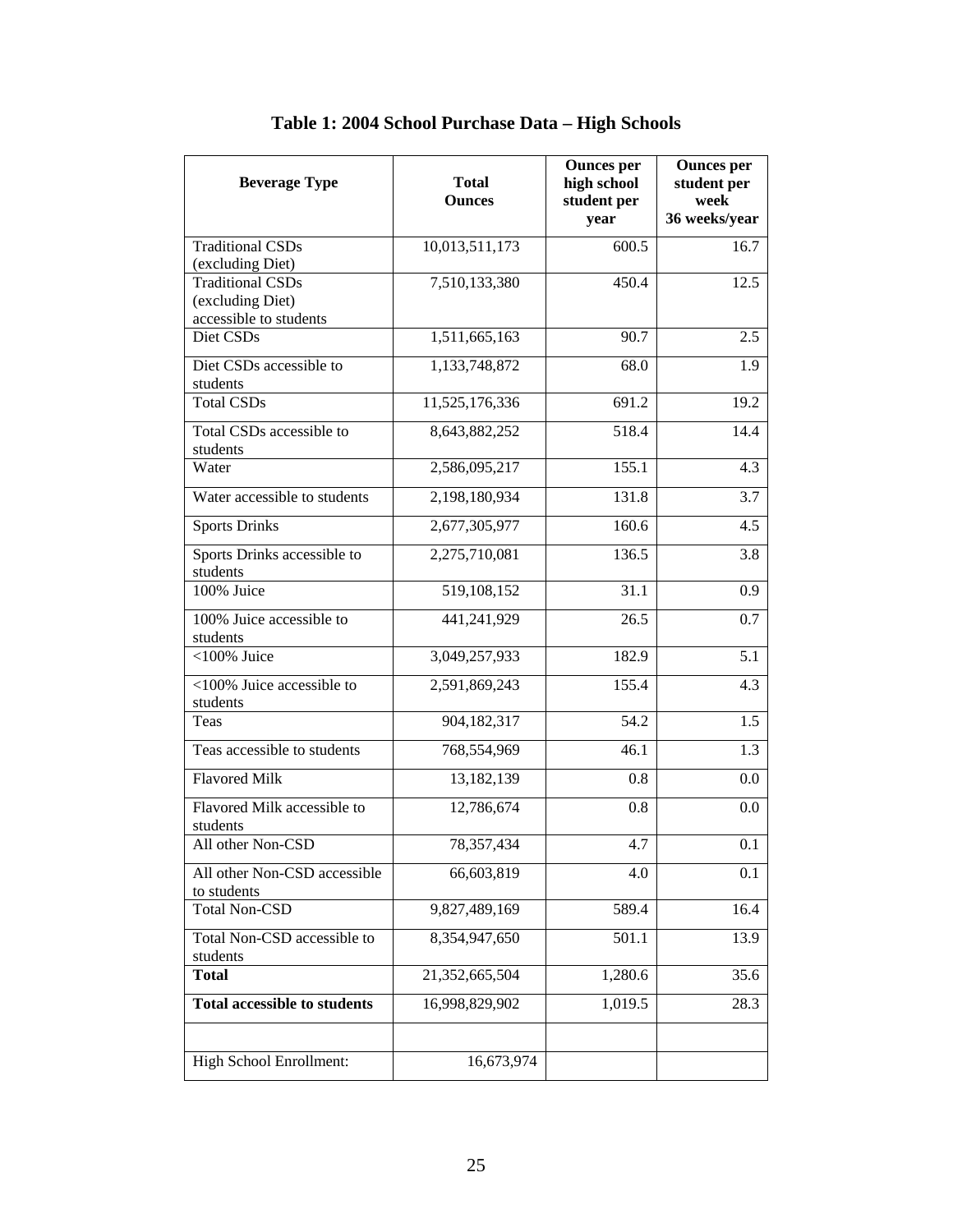| <b>Beverage Type</b>                        | <b>Total</b><br><b>Ounces</b> | <b>Ounces</b> per<br>middle school<br>student per<br>year | <b>Ounces</b> per<br>student per<br>week<br>36 weeks/year |
|---------------------------------------------|-------------------------------|-----------------------------------------------------------|-----------------------------------------------------------|
| <b>Traditional CSDs</b>                     | 2,024,955,498                 | 165.8                                                     | 4.6                                                       |
| (excluding Diet)                            |                               |                                                           |                                                           |
| <b>Traditional CSDs (excluding</b>          | 1,316,221,074                 | 107.8                                                     | 3.0                                                       |
| Diet) accessible to students                |                               |                                                           |                                                           |
| Diet CSDs                                   | 503,389,207                   | 41.2                                                      | 1.1                                                       |
| Diet CSDs accessible to                     | 327,202,984                   | 26.8                                                      | 0.7                                                       |
| students                                    |                               |                                                           |                                                           |
| <b>Total CSDs</b>                           | 2,528,344,704                 | 207.0                                                     | 5.7                                                       |
| Total CSDs accessible to<br>students        | 1,643,424,058                 | 134.5                                                     | 3.7                                                       |
| Water                                       | 717,865,064                   | 58.8                                                      | 1.6                                                       |
| Water accessible to students                | 610,185,304                   | 50.0                                                      | 1.4                                                       |
| <b>Sports Drinks</b>                        | 923,754,172                   | 75.6                                                      | 2.1                                                       |
| Sports Drinks accessible to<br>students     | 785,191,046                   | 64.3                                                      | 1.8                                                       |
| 100% Juice                                  | 142,616,147                   | 11.7                                                      | 0.3                                                       |
| 100% Juice accessible to<br>students        | 121,223,725                   | 9.9                                                       | 0.3                                                       |
| $<$ 100% Juice                              | 1,222,425,432                 | 100.1                                                     | 2.8                                                       |
| <100% Juice accessible to<br>students       | 1,039,061,617                 | 85.1                                                      | 2.4                                                       |
| Teas                                        | 265,542,579                   | 21.7                                                      | 0.6                                                       |
| Teas accessible to students                 | 225,711,192                   | 18.5                                                      | 0.5                                                       |
| Flavored Milk                               | 6,281,023                     | 0.5                                                       | 0.0                                                       |
| Flavored Milk accessible to<br>students     | 6,092,593                     | 0.5                                                       | 0.0                                                       |
| All other Non-CSD                           | 39,819,462                    | 3.3                                                       | 0.1                                                       |
| All other Non-CSD accessible<br>to students | 33,846,543                    | 2.8                                                       | 0.1                                                       |
| <b>Total Non-CSD</b>                        | 3,318,303,880                 | 271.7                                                     | 7.5                                                       |
| Total Non-CSD accessible to<br>students     | 2,821,312,021                 | 231.0                                                     | 6.4                                                       |
| <b>Total</b>                                | 5,846,648,584                 | 478.6                                                     | 13.3                                                      |
| <b>Total accessible to students</b>         | 4,464,736,078                 | 365.5                                                     | 10.2                                                      |
|                                             |                               |                                                           |                                                           |
| Middle School Enrollment:                   | 12,215,157                    |                                                           |                                                           |

| Table 2: 2004 School Purchase Data – Middle Schools |
|-----------------------------------------------------|
|-----------------------------------------------------|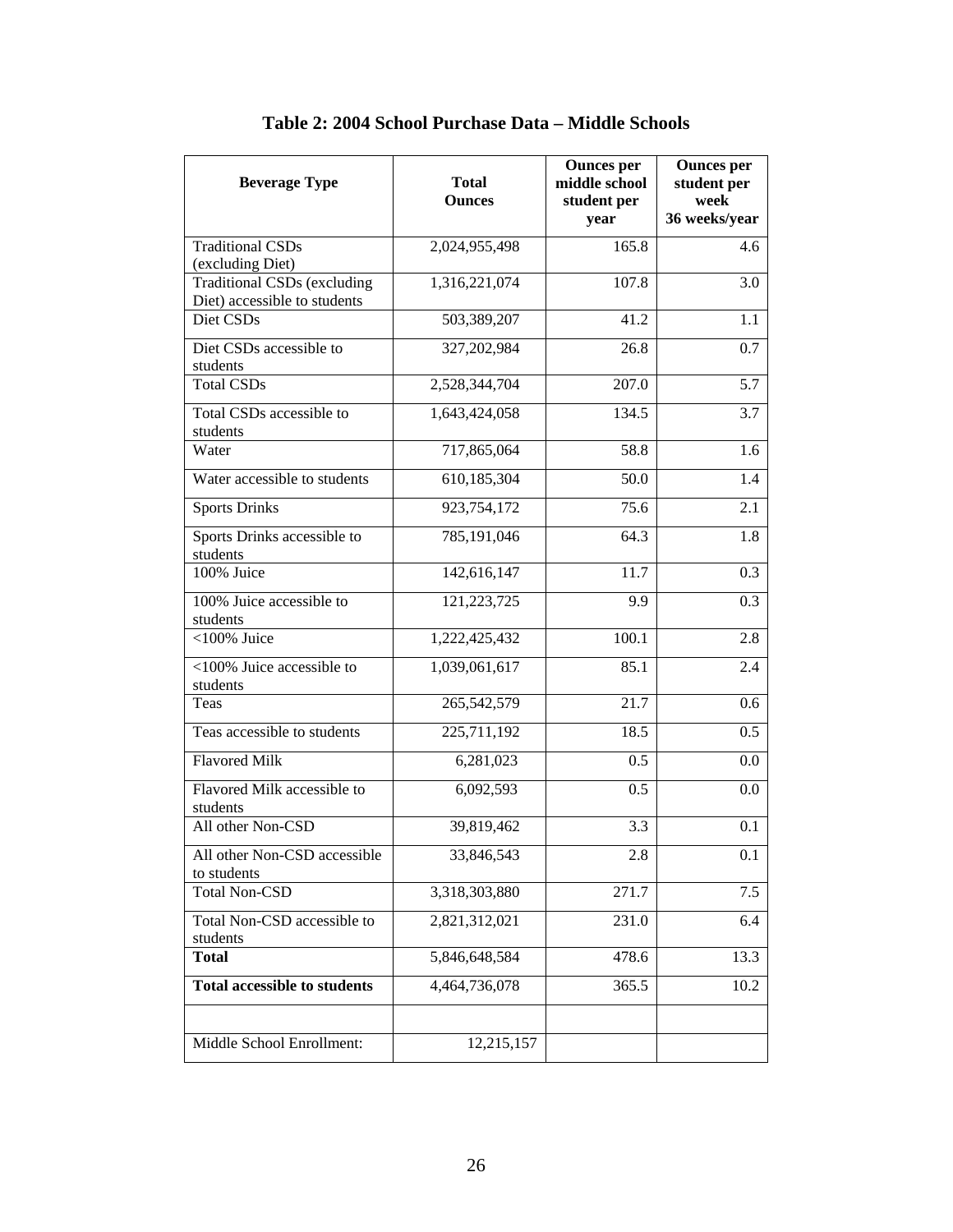| <b>Beverage Type</b>                | <b>Total</b>  | <b>Ounces per</b> | <b>Ounces</b> per |
|-------------------------------------|---------------|-------------------|-------------------|
|                                     | <b>Ounces</b> | elementary        | student per       |
|                                     |               | school            | week              |
|                                     |               | student per       | 36 weeks/year     |
|                                     |               | year              |                   |
| <b>Traditional CSDs (excluding</b>  | 1,101,473,833 | 46.1              | 1.3               |
| Diet)                               |               |                   |                   |
| <b>Traditional CSDs (excluding</b>  | 241,329,217   | 10.1              | 0.3               |
| Diet) accessible to students        |               |                   |                   |
| Diet CSDs                           | 452,991,421   | 19.0              | 0.5               |
| Diet CSDs accessible to             | 135,897,426   | 5.7               | 0.2               |
| students                            |               |                   |                   |
| <b>Total CSDs</b>                   | 1,554,465,254 | 65.1              | 1.8               |
| Total CSDs accessible to            | 377,226,643   | 15.8              | 0.4               |
| students                            |               |                   |                   |
| Water                               | 324,311,879   | 13.6              | 0.4               |
| Water accessible to students        | 227,018,316   | 9.5               | 0.3               |
| <b>Sports Drinks</b>                | 249,489,867   | 10.4              | 0.3               |
| Sports Drinks accessible to         | 174,642,907   | 7.3               | 0.2               |
| students                            |               |                   |                   |
| 100% Juice                          | 74,511,813    | 3.1               | 0.1               |
| 100% Juice accessible to            | 52,158,269    | 2.2               | 0.1               |
| students                            |               |                   |                   |
| $<$ 100% Juice                      | 336,291,224   | 14.1              | 0.4               |
| <100% Juice accessible to           | 235,403,857   | 9.9               | 0.3               |
| students                            |               |                   |                   |
| Teas                                | 75,136,776    | 3.1               | 0.1               |
| Teas accessible to students         | 52,595,744    | 2.2               | 0.1               |
| <b>Flavored Milk</b>                | 2,873,496     | 0.1               | 0.0               |
| Flavored Milk accessible to         | 2,787,291     | 0.1               | 0.0               |
| students                            |               |                   |                   |
| All other Non-CSD                   | 10,652,623    | 0.4               | 0.0               |
| All other Non-CSD accessible        | 7,456,836     | $\overline{0.3}$  | 0.0               |
| to students                         |               |                   |                   |
| <b>Total Non-CSD</b>                | 1,073,267,679 | 44.9              | 1.2               |
| <b>Total Non-CSD accessible to</b>  | 752,063,219   | 31.5              | 0.9               |
| students                            |               |                   |                   |
| <b>Total</b>                        | 2,627,732,934 | 110.0             | 3.1               |
| <b>Total accessible to students</b> | 1,129,289,862 | 47.3              | 1.3               |
|                                     |               |                   |                   |
| <b>Elementary School</b>            | 23,881,408    |                   |                   |
| Enrollment:                         |               |                   |                   |

### **Table 3: 2004 School Purchase Data – Elementary Schools**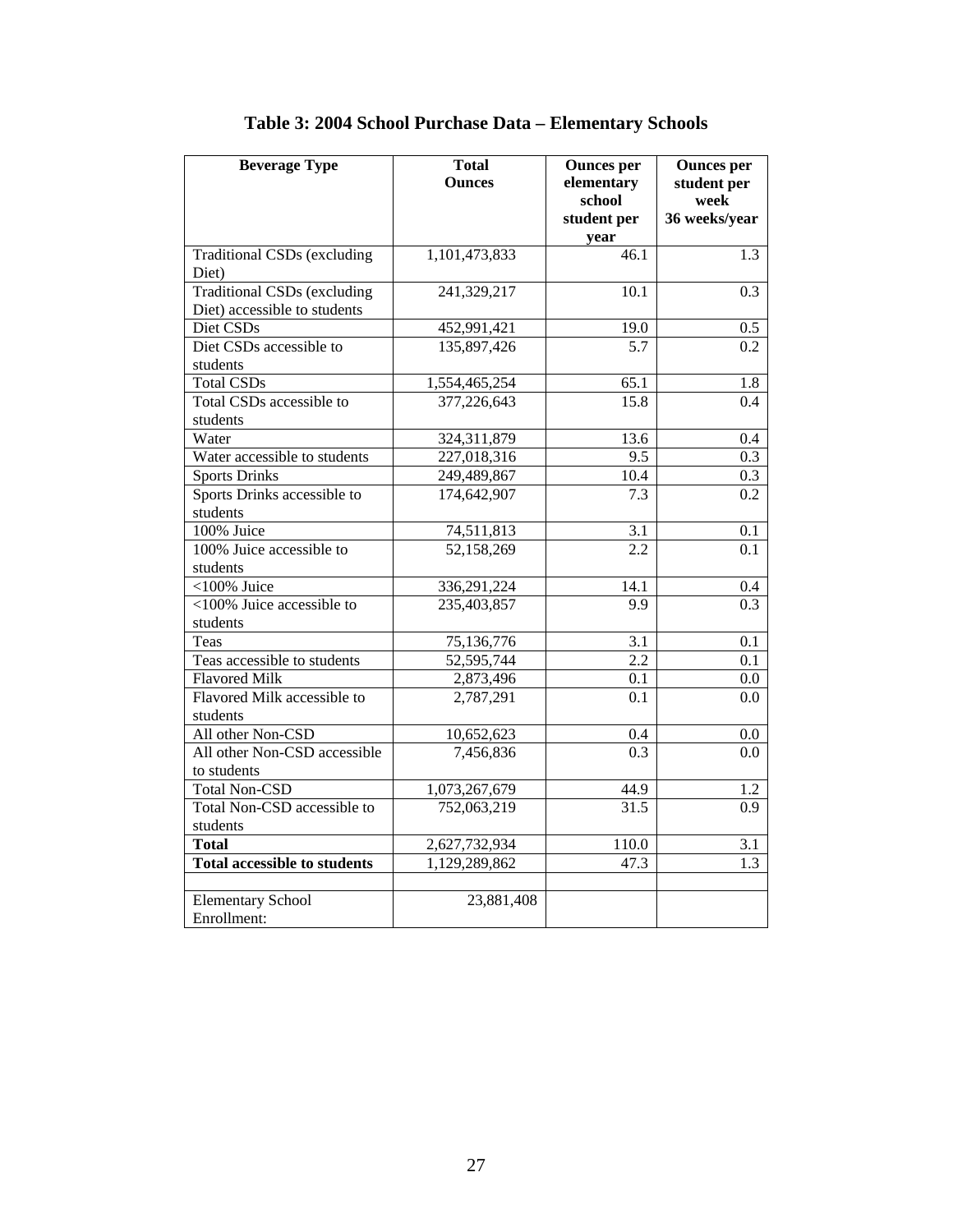| <b>Beverage Type</b>   | % of Product Mix in High School |       |      |         |
|------------------------|---------------------------------|-------|------|---------|
|                        | 2002                            | 2003  | 2004 | 2005YTD |
| <b>Traditional CSD</b> | 57.2                            | 52.1  | 46.9 | 44.9    |
| Diet CSD               | 5.5                             | 6.9   | 7.3  | 7.6     |
| Water                  | 9.1                             | 10.4  | 11.5 | 12.7    |
| <b>Sports Drinks</b>   | 6.8                             | 9.4   | 12.8 | 14.3    |
| <b>Fruit Drinks</b>    | 14.8                            | 14.3  | 14.3 | 12.5    |
| 100% Juice             | 2.2                             | 2.2   | 2.6  | 2.5     |
| Teas                   | 4.2                             | 4.4   | 4.2  | 4.3     |
| <b>Flavored Milk</b>   | 0.1                             | 0.1   | 0.1  | 0.1     |
| All Other Non-CSD      | 0.2                             | 0.2   | 0.2  | 1.0     |
| Total                  | 99.9                            | 100.0 | 99.9 | 100.0   |

### **Table 4: School Beverage Purchase Trends, High School**

#### **Table 5: School Beverage Purchase Trends, Middle and Elementary Schools**

| <b>Beverage Type</b> | % of Product Mix in Elementary and Middle School |      |       |                |
|----------------------|--------------------------------------------------|------|-------|----------------|
|                      | 2002                                             | 2003 | 2004  | <b>2005YTD</b> |
| Traditional CSD      | 47.5                                             | 42.8 | 35.9  | 34.2           |
| ∥ Diet CSD           | 10.0                                             | 11.0 | 11.7  | 13.0           |
| Water                | 8.6                                              | 9.8  | 11.5  | 12.7           |
| Sports Drinks        | 7.8                                              | 10.0 | 14.7  | 16.3           |
| ∥ Fruit Drinks       | 19.8                                             | 19.5 | 18.9  | 15.8           |
| 100% Juice           | 1.9                                              | 2.0  | 2.6   | 2.8            |
| ∥ Teas               | 4.2                                              | 4.6  | 4.3   | 4.0            |
| <b>Flavored Milk</b> | 0.1                                              | 0.2  | 0.1   | 0.1            |
| All Other Non-CSD    | 0.1                                              | 0.1  | 0.3   | 1.0            |
| ll Total             | 99.9                                             | 99.9 | 100.0 | 100.0          |